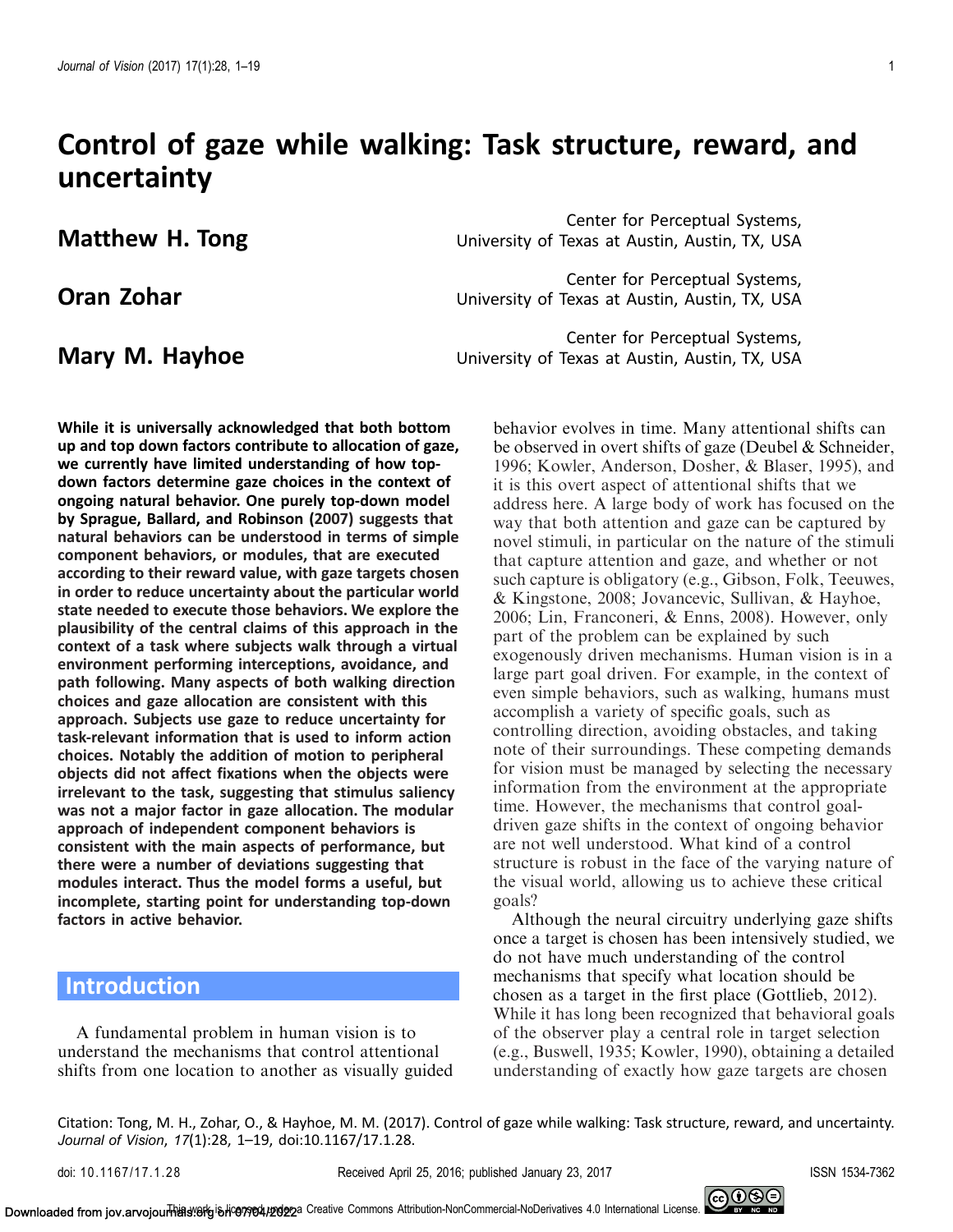

Figure 1. Flow diagram of the task-module architecture. Each task module keeps an estimate of its task-relevant state. Actions are chosen on the basis of the sum of reward that would be gained by all the modules. Better state estimates lead to better action choices. In the absence of direct observation, state uncertainty grows with time. The system uses gaze to update the state for the module that has the highest expected cost due to uncertainty. Kalman filters propagate state information in the absence of gaze updates (adapted from Sullivan, [2012](#page-17-0)).

on the basis of cognitive state has proved very difficult. Attempts to formalize this problem have typically taken the approach of explaining the effect of top-down factors by weighting a feature-based saliency map. For example, several models weight the stimulus saliency computations by factors that reflect likely gaze locations, such as sidewalks or horizontal surfaces, or introduce a specific task such as searching for a particular object (Kanan, Tong, Zhang, & Cottrell, [2009;](#page-16-0) Oliva & Torralba, [2006;](#page-17-0) Torralba, Oliva, Castelhano, & Henderson, [2006\)](#page-17-0). Other models base top-down guidance on learned associations between features observed in locations that humans fixated when performing the tasks (Borji, Sihite, & Itti, [2011;](#page-16-0) Itti & Baldi, [2006](#page-16-0); L. Zhang, Tong, Marks, Shan, & Cottrell, [2008](#page-18-0)). These models reflect the consensus that saccadic target selection is determined by activity in a neural priority map of some kind in areas such as the lateral intraparietal cortex and frontal eye fields (Bichot & Schall, [1999;](#page-15-0) Bisley & Goldberg, [2010](#page-15-0); Findlay & Walker, [1999\)](#page-16-0). However, the critical limitation of this kind of modeling is that it applies to situations where the subject inspects an image on a computer monitor, and this situation does not make the same demands on vision that are made in the context of active behavior, where visual information is used to inform ongoing actions. A broad range of different natural tasks have been investigated in the last two decades, and it is very clear that gaze is tightly linked, in time and location, to the momentary task requirements, and often task demands can explain all but a few percent of the fixations (see Tatler, Hayhoe, Ballard, & Land, [2011,](#page-17-0) for a review). In attempting to understand these topdown effects, a critical limitation is that there is no formal representation of the task being performed. Whereas there have been successful attempts to model specific behaviors such as reading or visual search (Najemnik & Geisler, [2008](#page-17-0); Reichle, Rayner, & Pollatsek, [2003](#page-17-0)), we need to develop a general understanding of how the priority map actively transitions from one target to the next as behavior evolves in time. The problem that we address here is how to capture the underlying principles that control these gaze transitions.

The challenge of modeling tasks is a difficult one, given the diversity and complexity of visually guided behavior. In this paper we consider a model introduced by Sprague, Ballard and Robinson [\(2007](#page-17-0)) that provides a general theoretical context for understanding the way that cognitive goals can influence gaze. We will examine the basic assumptions of this approach, and attempt to evaluate the empirical support for models of this kind. The structure of the model is illustrated in Figure 1. To simplify the problem, the model makes the assumption that complex behavior is composed of independent subtasks, or modules, such as avoiding obstacles, approaching objects, heading to a goal, and so on, and that specific information is gathered from the visual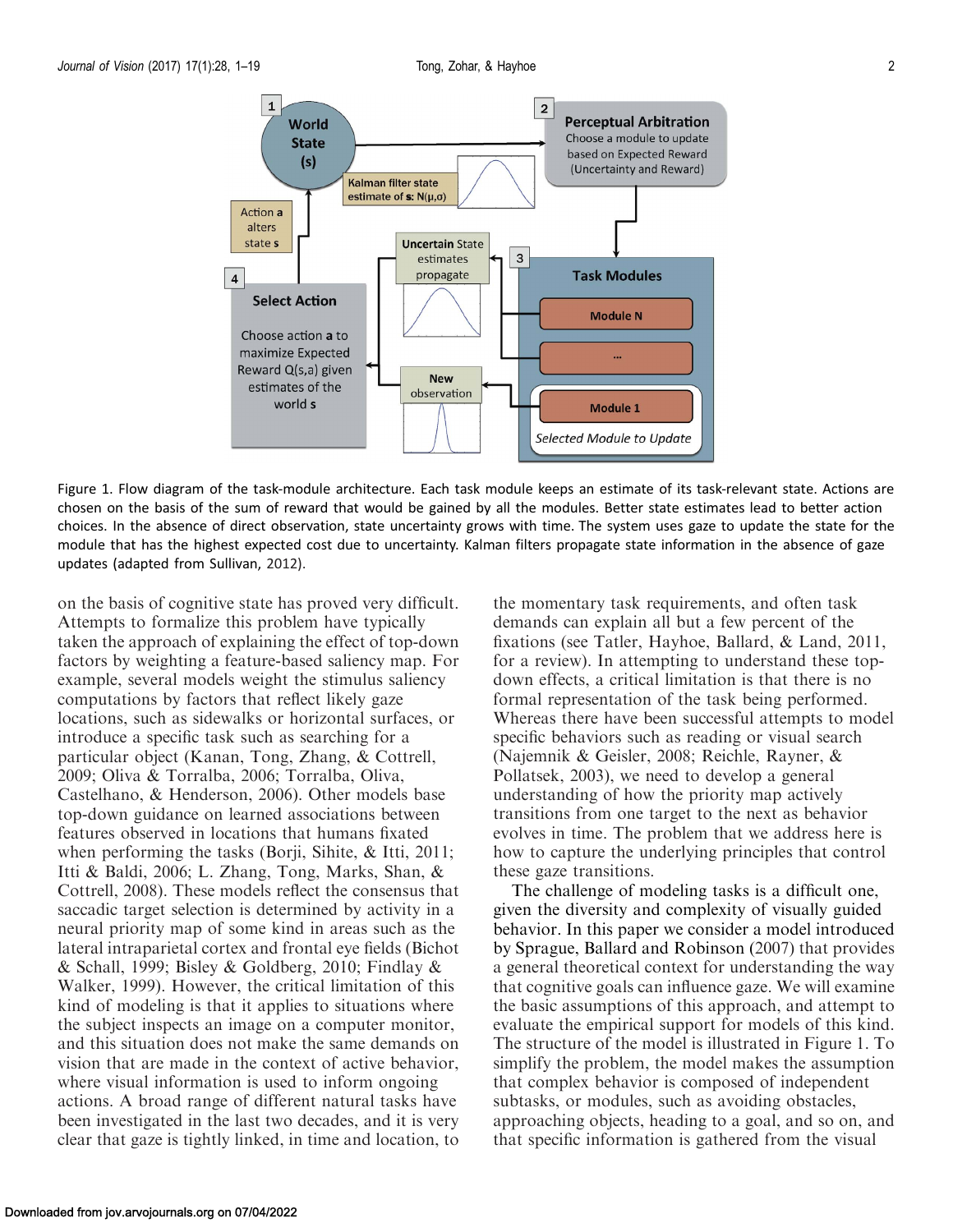image in order to perform the actions required for those tasks. Thus, information about obstacle location relative to the observer is required for an avoidance action, for example. Each subtask has an associated reward value that reflects the importance of the behavior for the agent, and allows the agent to learn how to arbitrate between the competing tasks to maximize the expected rewards learned using Reinforcement Learning (Sutton & Barto, [1998\)](#page-17-0). At a given moment the subject acquires a particular piece of information for a module, using gaze (e.g., locates the nearest obstacle), takes an action (chooses avoidance path), and then decides what module should get gaze next. When a particular module is updated with information from gaze, as shown for Module 1 in the Figure, the new sensory information reduces uncertainty about the state of the environment relevant to that module (e.g., location of an obstacle). The next action is chosen on the basis of the learnt reward value associated with that action when in a given state by summing the rewards for all modules (Box 4). If a module's state is not updated, it is assumed that uncertainty about that state grows. For example, if an agent has just looked at an obstacle and updated its location, uncertainty about state relevant to another task such as location with respect to the goal is estimated from previous fixations, and uncertainty about that state grows with time. As a consequence of the action (e.g., moving in a particular direction), the state of the world is changed (Box 1), and the agent must decide which module's state should be updated next by gaze (Box 2). One hypothesis we will examine here is that the module given control of gaze is chosen on the basis of both the reward associated with the task (that is the subjective value of accomplishing the task) and the current perceptual uncertainty about the information needed to accomplish the task. In this formalization, task-driven vision is serial process, where one visual task accesses new information at each time step, and all other tasks rely on noisy memory estimates.

The model just described, which we will refer to as the Modular RL model, makes several central assumptions that seem like good candidates for explaining human performance. First is the assumption that complex behavior can be broken down into semiindependent subtasks, or modules. This makes the problem computationally tractable by reducing the size of the state space (Rothkopf & Ballard, [2010](#page-17-0); Sprague et al., [2007\)](#page-17-0). It also seems like a plausible approach to natural behavior, which seems well described as a set of sequential, task-specific operations (Ballard & Hayhoe, [2009;](#page-15-0) Hayhoe & Ballard, [2014](#page-16-0); Land & Tatler, [2009](#page-17-0)). For example, when making a sandwich, successive fixations are tightly locked to the task in a way that makes almost every fixation interpretable in terms of

the current goal—e.g., fixate the knife handle while reaching to pick it up, fixate the peanut butter in the jar while scooping it out, fixate the tip of the knife while spreading, and so on. This tight linkage is discussed in Hayhoe, Shrivastava, Mruczek, and Pelz [\(2003](#page-16-0)), Land and Hayhoe [\(2001](#page-16-0)), and Land, Mennie, and Rusted ([1999](#page-16-0)). The assumption that attention is deployed sequentially to different modules or subtasks is also consistent with the known limitations of attention, including the existence of a central attentional bottleneck that limits simultaneous performance of multiple tasks (e.g., Pashler, [1998](#page-17-0)), and experiments showing highly selective acquisition of information during a fixation (Droll, Hayhoe, Triesch, & Sullivan, [2005;](#page-16-0) Droll & Hayhoe, [2007](#page-16-0); Rothkopf, Ballard, & Hayhoe, [2007;](#page-17-0) Triesch, Ballard, Hayhoe, & Sullivan, [2003](#page-18-0)). While this assumption is likely to be an oversimplification, it is a useful first step, as it reduces the gaze control problem to one of choosing which subtask should be attended at any moment. We test support for this assumption by manipulating the task structure subjects are given, making individual tasks or modules relevant or irrelevant. In the simplest case, individual modules should be active or inactive independently, with no interaction between modules.

Another central assumption of the Modular RL model is that tasks are prioritized on the basis of subjective value, or reward, and that this reward affects the eye-movements in addition to the choice of behavior. This assumption has strong support, given that neurons at many levels of the saccadic eye movement circuitry are sensitive to reward (see, for example, Gottlieb, [2012,](#page-16-0) for a review). In particular LIP neurons that are likely involved in saccade target selection have been implicated in coding the relative subjective value of potential targets (Trommershauser, Glimcher, & Gergenfurtner, [2011\)](#page-18-0). There is also good evidence that the neural reward machinery acts in ways predicted by Reinforcement Learning models (Lee, Seo, & Jung, [2012](#page-17-0); Schultz, [2000\)](#page-17-0). However, reward effects in neurons have been observed with very simple choice response paradigms where the animal gets rewarded for looking at a particular target, whereas in natural vision, individual eye movements are not directly rewarded, but instead are for getting information that allows behavioral goals to be achieved, presumably with associated rewards. Thus, it is important to make the definitive link between the primary rewards used in experimental paradigms and the secondary rewards that operate in natural behavior. In human behavior, it has been shown that saccadic targeting is sensitive to explicit reward (money or points) in simple experiments involving a choice between a small number of targets (Navalpakkam, Koch, Rangel, & Perona, [2010](#page-17-0); Schutz, Trommershauser, & Gegenfurtner, [2012;](#page-17-0) Stritzke, Trommer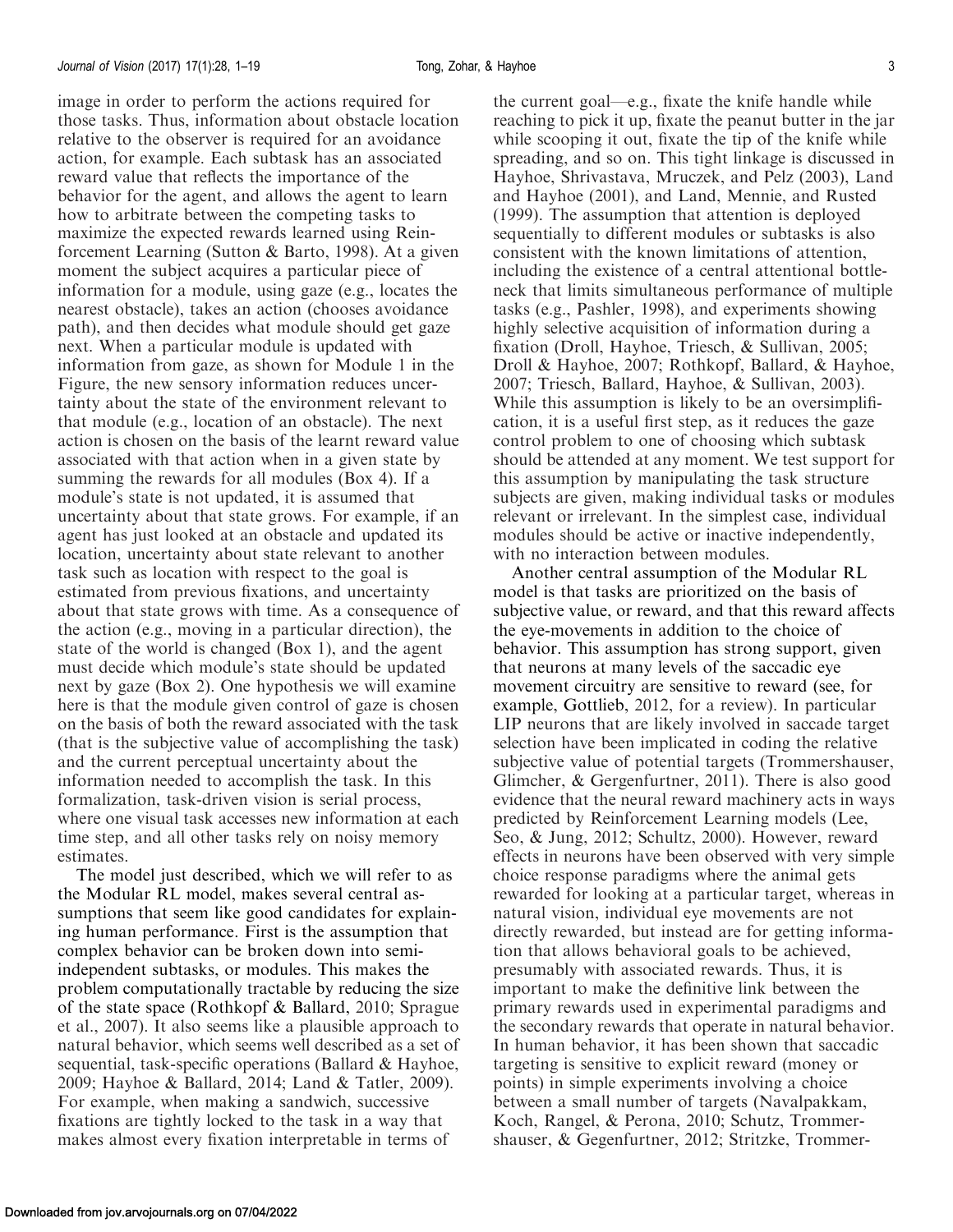shauser, & Gegenfurtner, [2009\)](#page-17-0). Targeting is also sensitive to implicit reward. For example, Jovancevic and Hayhoe [\(2009](#page-16-0)) demonstrated that while walking in a natural environment, subjects looked more frequently at potentially hazardous pedestrians who sometimes veered briefly toward them, than at pedestrians who simply stopped and so were visually salient but not hazardous. Since the events were of comparable visual salience, and the eye movements were anticipatory, before the pedestrian actually veered or stopped, this might be interpreted as reflecting the behavioral relevance or intrinsic reward value of the information. We will test this assumption by making various tasks more or less rewarding and look for the effects of this manipulation on gaze behavior.

Reward alone is not sufficient to understand why something becomes a gaze target. In the Modular RL model, uncertainty about task-relevant state of the scene is also important. In humans, there are various sources of uncertainty. For example, the lower resolution of the peripheral retina introduces uncertainty in the evaluation of sensory evidence, and indeed is the reason for fixating a target in many cases. If a subject has fixated a target and subsequently shifts attention, the information will be held in working memory, which decays over time. Further uncertainty will be introduced as the observer moves relative to the environment, since, in the absence of overt attention, locations will need to be updated by an estimate of the change in viewer location in the environment, and these estimates are subject to motor noise. The need to include uncertainty in the model to explain gaze choices stems from the fact that the optimal action choice is unclear if the state is uncertain. The Sprague model posits that the module or task that gets updated by gaze is the one that reduces reward-weighted uncertainty the most. In the original model, the world was static and uncertainty grew purely due to intrinsic factors like memory decay and motor noise; here we expand the experiment to include a dynamic and uncertain world.

There is mixed evidence for the role of uncertainty reduction in the choice of gaze target. Najemnik and Geisler [\(2005](#page-17-0), [2008\)](#page-17-0) showed that in the context of visual search for a simple pattern in noise, fixations appear to be chosen in order to reduce uncertainty. Similarly, fixations were governed by entropy reduction in a shape discrimination task (Renninger, Verghese, & Coughlan, [2007](#page-17-0)). Subsequent work by Verghese and colleagues, however, found that observers do not select targets to minimize uncertainty in a search for multiple targets, especially when under time pressure (Ghahghaei & Verghese, [2015](#page-16-0); Verghese, [2012](#page-18-0)). We manipulate uncertainty by having some of our objects move in some conditions. If the model is correct, this should have an effect on subjects' gaze and walking behavior, showing an increased need for updated information

with increased looks to relevant objects and evidence that uncertainty grows since the object was last fixated.

The goal of this paper is to explore the validity of the approach outlined in the Sprague et al. [\(2007](#page-17-0)) model, in the context of a walking task. We developed a virtual environment where subjects walk along a path while avoiding obstacles and collecting targets. A similar environment was developed by Rothkopf et al. [\(2007\)](#page-17-0) and demonstrated the importance of task relevance in gaze allocation. They compared their results with saliency predictions and random allocation and found that gaze allocation reflects primarily task relevance. Like that study, we manipulate task instructions as a proxy for manipulating reward, but we add different uncertainty conditions by adding motion to the objects. Another similar experiment, in a virtual driving environment, was performed by Sullivan, Johnson, Rothkopf, Ballard, and Hayhoe ([2012\)](#page-17-0). In that study participants were instructed to follow a lead car at a specific distance and to drive at a specific speed. Implicit reward was varied by instructing participants to emphasize one task over the other, and uncertainty was varied by adding uniform noise to the car's velocity. Gaze measures showed that drivers more closely monitor the speedometer when there is added uncertainty, but only if it was also associated with high task priority or implicit reward. Uncertainty reduction did not appear to affect task performance, however, as would be expected if uncertainty reduction allows better action choices. In the present experiment we reexamined this question. We also extend the examination of reward and uncertainty to a different domain from the Sullivan et al. [\(2012\)](#page-17-0) experiment, by using a walking environment.

Our goal was to examine the basic assumptions of the model described above, to see if they are consistent with observed behavior; namely, is human gaze behavior affected by the uncertainty and reward structure as the model indicates? Our environment extended that of Rothkopf et al. [\(2007](#page-17-0)) by adding uncertainty to the obstacles, and by making the path more complex. The environment was designed to have observers meet similar visual challenges to those they might meet in the real world. To do this we had subjects follow a curved path across the room, avoid obstacles, and intercept targets. Since heading towards a goal, controlling the path walked, and avoiding and intercepting objects are all common demands of acting in the natural world, the goal was to make the experimental context as general as possible with respect to the class of behaviors involved in walking. We manipulate the relevance of the collection and avoidance tasks, by instructions, and observe the effects of this on gaze target selection. In particular we ask whether fixations to targets and obstacles increase in response to the task instruction (implicit reward), and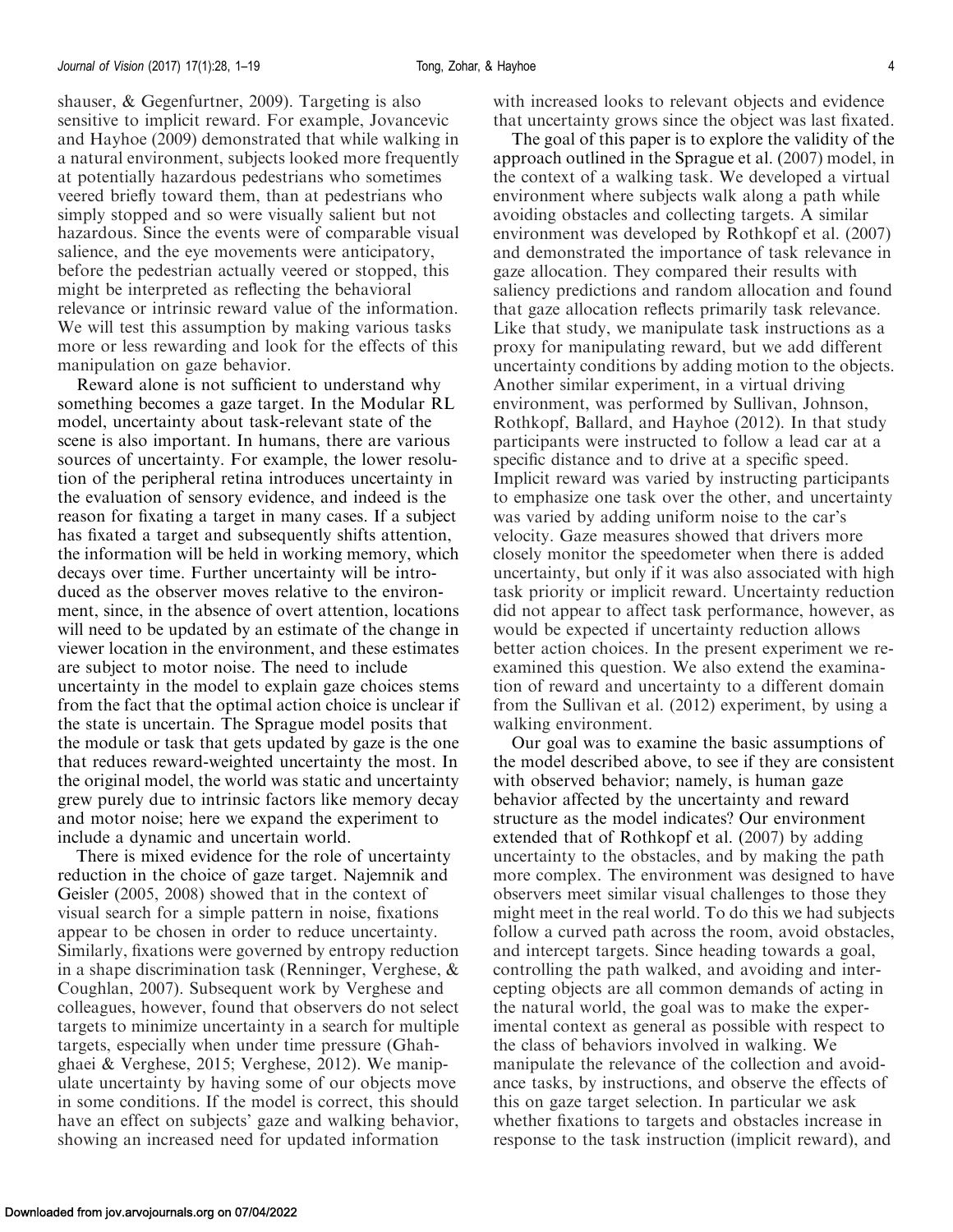

Figure 2. (left) The NVIS head mounted display, with Hi-Ball tracking system on the head and around the waist. (right) The virtual environment seen by the subject, showing the light gray path, the blue sphere targets, and the red/brown cube obstacles. The light green circle shows the location of the virtual elevator.

whether this increase in turn improves obstacle avoidance and target interceptions. We also ask whether increasing the positional uncertainty of the objects increases the frequency of fixations on taskrelevant objects as suggested by the Modular RL model. We also test an alternative hypothesis that subjects simply look at the closest object. By combining different tasks, we examine whether fixations and action decisions are affected independently by the different task instructions as expected on the basis of the independent module assumption, or whether instructions on one task (say, avoid obstacles) influences fixations on irrelevant objects (e.g., increased target fixations). Although we find the expected effects of reward and uncertainty, we find deviations from complete independence of the modules. In addition we examine another assumption of the model: that subjects perform one task at a time while letting uncertainty grow in the other task.

## Methods

#### Environment

To examine these questions we developed a virtual walking environment, illustrated in Figure 2. Subjects walked along or near the grey path shown in the Figure, while avoiding the red cubes and collecting the blue spheres that floated around eye height. This is similar to the paradigm used by Rothkopf et al. ([2007](#page-17-0)), except that their path was wide and straight and the

objects were anchored on the ground. Having the objects float allowed us to introduce uncertainty by varying their position and provided greater distance between path and object information. The dimensions of the virtual environment were matched to the real room and subjects walked diagonally across the room, following the roughly S-shaped path. At each end of the path, a virtual elevator transported the subject to a new room with a different array of objects, and the subject then walked back in the opposite direction across the room. This allowed us to parse the experiment into a sequence of separate trials. There were 12 spheres and 12 cubes distributed randomly and uniformly around the room at heights between 4 ft. and 6 ft. For both targets and obstacles, a collision occurred if subjects passed within 6 in. of an object.

#### Apparatus

The virtual environment was created using Vizard software and was viewed using a NVIS SX-111 head mounted display. Each eye provides 76° horizontal and 64° vertical FOV at 1280  $\times$  1024 resolution with a 50° region of horizontal overlap. The HiBall system by 3rdTech provided rotation and translation tracking at approximately 600 Hz for both head and body; one HiBall sensor was mounted to the back of the HMD while a second was attached to a pack subjects wore at their waist. The latency of the Hi-Ball signal is a few ms with high positional and angular accuracy. The whole system latency between a head movement and the screen being updated was 50–75 ms. The head mounted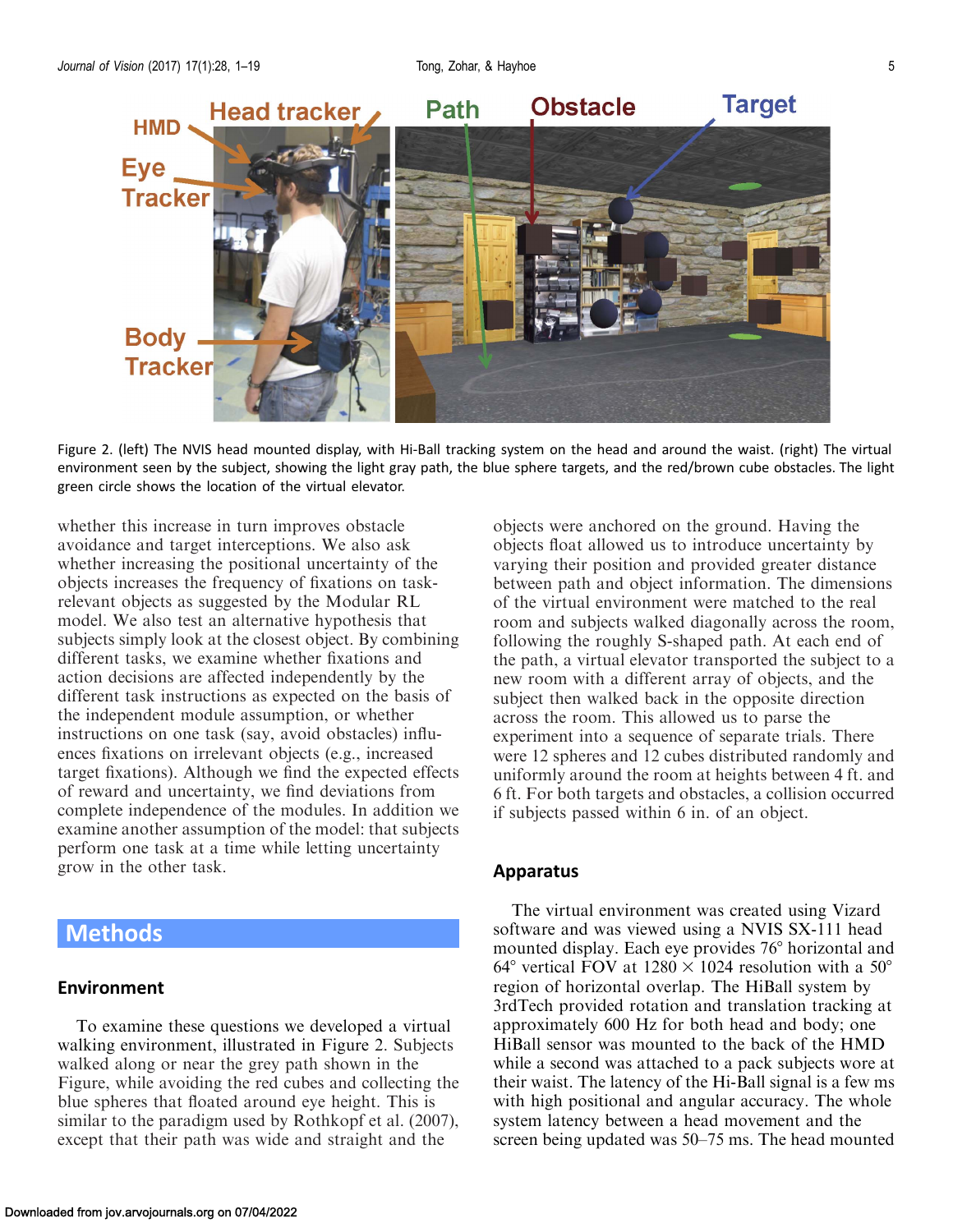<span id="page-5-0"></span>

Figure 3. (left) An illustration of how objects moved in the high uncertainty condition. Objects were given a starting location in the room. New destinations were selected at random from a Gaussian distribution centered at that starting location with a horizontal standard deviation of 2' and a vertical standard deviation of 1'. Objects then moved towards that destination at 1'/s. Upon reaching the destination, a new destination was sampled from the distribution, still centered at the initial location. Objects were thus constantly in random motion. In the low uncertainty condition, objects were stationary. (right) Top down view of a segment of the path showing the subjects trajectory (thin red line) and the fixations made (red for obstacle, blue for target, green for path, brown for background objects).

display was equipped with an Arrington Research View-Point eyetracker tracking the left eye at 60 Hz. Calibration was performed using a 9 point calibration grid at the start of the experiment. Calibration accuracy was checked again after the practice session and at the end of each block of trials, and the system was recalibrated when necessary. A video record of the scene camera and left eye camera was recorded at 60 Hz and then combined with metadata about head position, body position, and experimental conditions such as the location of objects in the room to generate a QuickTime video with attached metadata for subsequent analysis.

#### Procedure

As a ''Reward'' manipulation, we varied the task priority by varying the instructions. In different conditions, subjects were either instructed to just follow the path (Follow), or in addition to collect the blue target spheres (Collect), to avoid the red obstacle cubes (Avoid), or to both collect the targets and avoid the obstacles (Both). Thus, path following was included in all four conditions. Each floating object (target or obstacle) was therefore either task relevant or task irrelevant. Contact was made with an object by physically walking into it. When a target was contacted in the relevant condition, a fanfare sound was heard. When an obstacle was contacted in the relevant condition, a buzzer was heard. We assume that the fanfare sound is more pleasant than the buzzer. When either object was contacted in the irrelevant condition, a soft bubble pop was heard. The color of the targets and obstacles was counterbalanced in another version of the experiment in this environment (Hitzel, Tong,

Schutz, & Hayhoe, [2015](#page-16-0)) and was found not to affect the distribution of fixations. A similar control was performed in Rothkopf et al. [\(2007](#page-17-0)), so we did not repeat the control in the present experiment. In order to manipulate "Uncertainty," random motion was added to the objects in different conditions. In the High Uncertainty condition, objects moved along a straight path at  $1'/s$  to a new location chosen from a threedimensional Gaussian distribution centered at the object's original location and within the original range of heights. This Gaussian had a horizontal standard deviation of  $2'$  and a vertical standard deviation of  $1'$ . When the object reached its destination, a new target location was chosen, and the object was continuously in motion, as shown in Figure 3 (left). In the Low Uncertainty condition the objects were stationary. Thus in all, there were four task conditions (Follow,  $Follow + Avoid, Follow + Collect, and Follow + Both)$ and four uncertainty conditions (high and low for each object type), making 16 conditions in total. Examples of a subject performing the Follow  $+$  Both task in both the Low Uncertainty and High Uncertainty conditions are shown in Video 1 and Video 2. The crosshair in the Videos shows eye position.

Subjects were given two trials of practice: one with moving targets and both objects relevant and one with moving obstacles and neither object relevant. They then performed 32 trials in blocks of eight. Each block had one of the four uncertainty conditions and had two consecutive trials for each task condition. The order of the tasks was Follow, Avoid, Collect, and Both. This order was chosen so as not to influence the single task conditions by doing the double task. Thus, it is possible there are some order effects. In another experiment in the environment (Hitzel et al., [2015](#page-16-0)) the order of the conditions was counterbalanced and no obvious order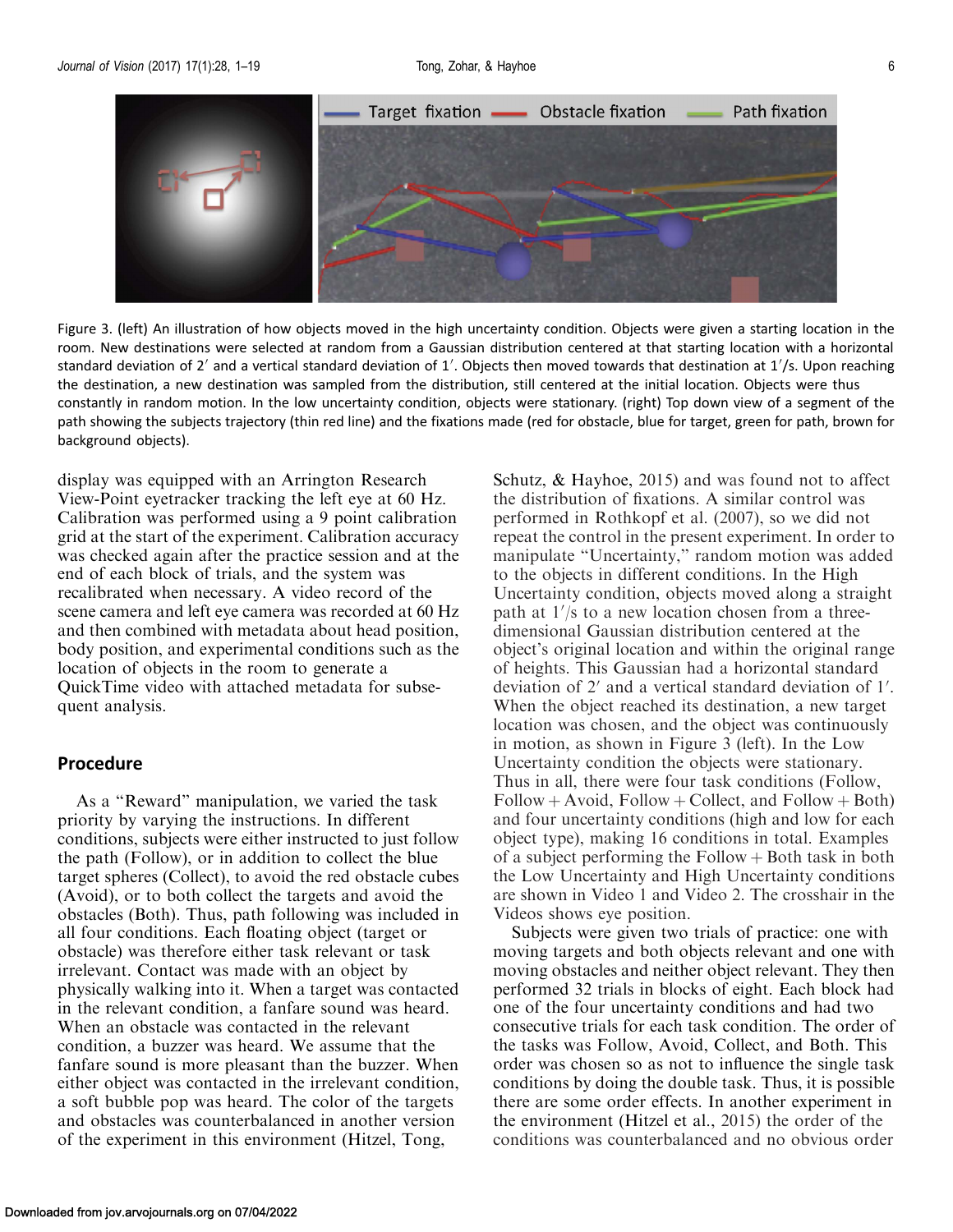effects were observed. The order of the uncertainty conditions was counterbalanced across subjects. At the start of each trial, subjects were verbally given instructions for the next room.

#### **Participants**

Subjects had normal or corrected-to-normal vision (contact lenses only). Subjects were UT undergraduates participating in the experiment for course credit and were naïve to the specific hypotheses being tested. Of 20 subjects run in the experiment, 12 completed the experiment and provided stable eye tracking data. The experiment was approved by the University of Texas Institutional Review Board, and all participants gave written informed consent.

#### Data analysis

Subjects' eye position data were analyzed using an automated system developed in-house. The eye signal was preprocessed using a median filter and then a moving average, both over three frames, to smooth the signal. Fixations were identified using a velocity criterion of less than  $60^{\circ}/s$  for at least 100 ms. (This is a relatively high threshold as the subject is walking, and the vestibular ocular reflex adds a slow component to eye-in-head velocity; compared with the velocity of a saccade, however, the compensation for the motion of head and body remains below this threshold, and this value has been found to reliably discriminate between saccades and steady gaze in previous experiments where Subjects walked in virtual environments (Jovancevic et al., [2006;](#page-16-0) Kit, Katz, Sullivan, Snyder, & Ballard, [2014](#page-16-0); Li, Aivar, Kit, Tong, & Hayhoe, [2016](#page-17-0); Rothkopf et al., [2007\)](#page-17-0). If eye position remained within a  $1.5^{\circ}$  radius, transient velocity peaks of less than 80 ms were ignored and the data treated as belonging to a single fixation. By using the stored metadata and reconstructing the environment, we were able to recover the identity of fixated objects by intersecting the vector representing gaze direction with the 3D spatial volume of the object. To identify the location of the fixation in the scene, a 60  $\times$  60 pixel window subtending approximately  $\pm 2^{\circ}$  of visual angle, was centered around the location of the point of gaze on each frame, and each pixel in the window returned a label for the type of object it contained. Scene regions were labeled as one of the following: Path, Obstacle, Target, Elevator, or Background. As we tracked only the left eye, we are unable to label gaze to points outside the field of view of the left eye—such frames were labeled as Background. Only a small number of fixations fall in the corresponding monocular region of the left eye, so by

inference most fixations are within the binocular field of view. The fixation target on each frame was labeled as the one with the greatest proportion of pixels, except when the background was the greatest proportion. In this case, the next most frequent object was chosen. (This avoids failure to identify object fixations when gaze was near an object's edge with much of the fixation window off the object.) The region labeled as the fixation target for most frames during a fixation was labeled the target for whole fixation. Consecutive fixations to the same nonbackground target were combined if the time between them was less than 80 ms to further reduce noise. The Path region was defined as a  $2'$  strip around the actual path, which was a thin line in the scene. The automatically identified labeled fixations were validated against a frame-by-frame manual analysis of the video records of a subset of the data. The manual coding allowed fixation analysis parameters to be optimized to best match the manual labeling, and the manual and automated analyses were in good agreement. A similar technique for fixation analysis was used in Kit et al. [\(2014](#page-16-0)) and Li et al. ([2016](#page-17-0)). In our analysis, fixations were measured in the period following movement initiation at the beginning of the path and prior to reaching the next elevator, when subjects were farther than half a meter from the start and end elevators.

## Results

The goal of the experiment was to examine the influences on both eye and body movements as subjects walked through the environment. The focus was on the factors that control momentary choices of what is the most important action from moment to moment. [Figure 3](#page-5-0) (right) shows a segment of gaze and walking behavior that illustrates these momentary gaze and action choices. In this segment, the subject makes a fixation to an obstacle (red), followed by avoidance of the obstacle. During this avoidance path, the subject makes a path fixation (green), then a fixation to a target (blue), that the subject detours to collect. How are these target decisions made?

#### Gaze allocation: Task effects.

First we examine the effect of the task instruction on the distribution of fixations. [Figure 4](#page-7-0) plots the number of fixations on targets, obstacles, and path for the four task conditions. Subjects completed the trials fastest in the follow condition (19 s, with 31 fixations on average), increasing to about 24 s with 42 fixations for the Avoid or Collect tasks, and 28 s with 48 fixations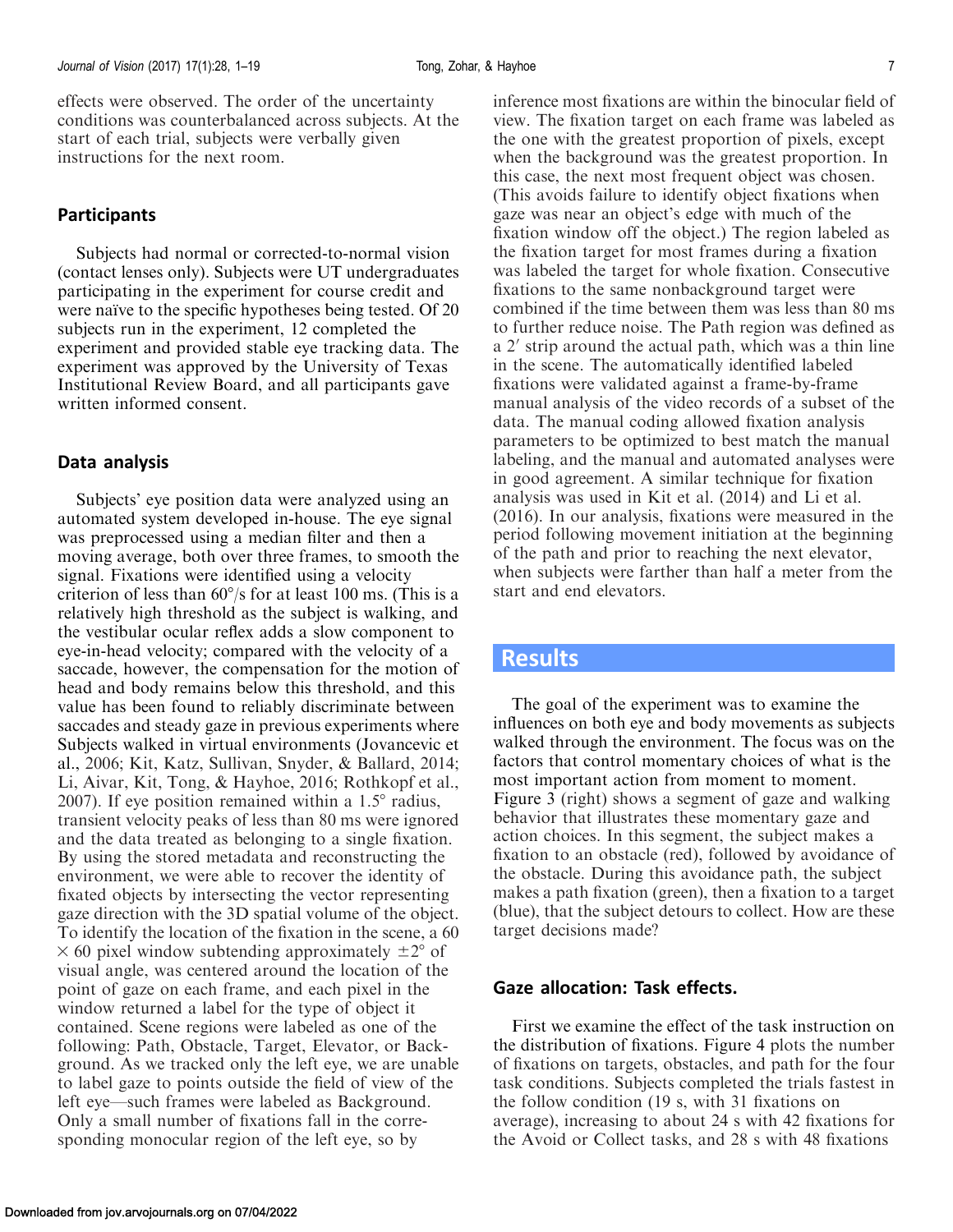Number of Fixations

<span id="page-7-0"></span>15

 $10$ 

5

**Targets** 





for the full Avoid and Collect task. Note that in this and in subsequent plots we have chosen to plot fixation number rather than proportion, but none of the conclusions drawn are affected by this choice. We chose fixation counts as it seemed a more direct reflection of the effect of instructions and object motion on behavior. Subjects often fixated a target and maintained fixation until collection or shortly before; to avoid this behavior giving too much influence on our measure, we consider the fixation count rather than duration and combine multiple temporally adjacent fixations to the same object. Data are averaged over all uncertainty conditions for each subject. Error bars reflect between subjects variability. Background fixations (not landing on any object of interest) account for approximately 40% of fixations in all conditions and are not plotted. As expected, and as found previously in a similar environment (Rothkopf et al., [2007\)](#page-17-0) the distribution of fixations is sensitive to the task goals. Target fixations are highest in the Collect and Avoid  $\pm$ Collect conditions, and obstacle fixations are highest in the Avoid and Avoid  $+$  Collect conditions. Fixations to targets when task-relevant are a little more frequent than to obstacles when relevant. This may result from the different behavior during collection versus avoidance. During collection subjects orient towards the target and maintain gaze on the target whereas when avoiding obstacles, subjects direct themselves away from obstacles. For this reason, we focus primarily on how task affects fixations for a given object rather than differences between fixation numbers on targets versus obstacles. Path fixations are relatively constant, at about seven fixations, except for the collect condition, perhaps as this involves greater deviations from the path with the targets largely dictating the trajectory through the space. While the task modulation is substantial, both targets and obstacles each get a

number of fixations, even in the Follow condition, where they are not explicitly relevant. If we interpret fixations as reflecting some intrinsic value for the information, the instructions are only one factor in determining what subjects consider relevant while walking. Presumably knowing the structure of the scene and the location of objects in the environment is something that has been rewarded during ordinary visual experience, as it is almost always important. Alternatively, these fixations might reflect more stimulus-driven saliency mechanisms, although we present evidence against this possibility below (see [Figure 5](#page-8-0)). Finally, if an object intersected the line of sight either through subjects' movements or its own, it would likely be counted as a fixation, so some random noise may also be a contributing factor.

Note that target fixations go up when subjects are instructed to avoid obstacles, even though targets are not explicitly relevant. That is, the number of target fixations goes from less than 5 in the Follow condition to about 7.5 in the (Follow and) Avoid condition. Similarly, obstacle fixations go from less than 5 in the Follow condition to 8 in the (Follow and) Collect condition. Both these differences were highly significant on a matched pairs t test:  $p = 0.003$ ,  $t(11) = -3.74$  and p  $= 0.0002$ ,  $t(11) = -5.59$  respectively. This suggests that the presence of targets affects obstacle fixations and similarly that the presence of obstacles affects target fixations. In the simplest form for the Modular RL model, described by Sprague et al. ([2007\)](#page-17-0), the amount of reward associated with a module affects its fixations, and increasing the reward of one module should either not change the fixation behavior of irrelevant objects from their baseline or decrease the number of fixations due to competition for a limited resource. This increase of gaze to irrelevant objects therefore suggests that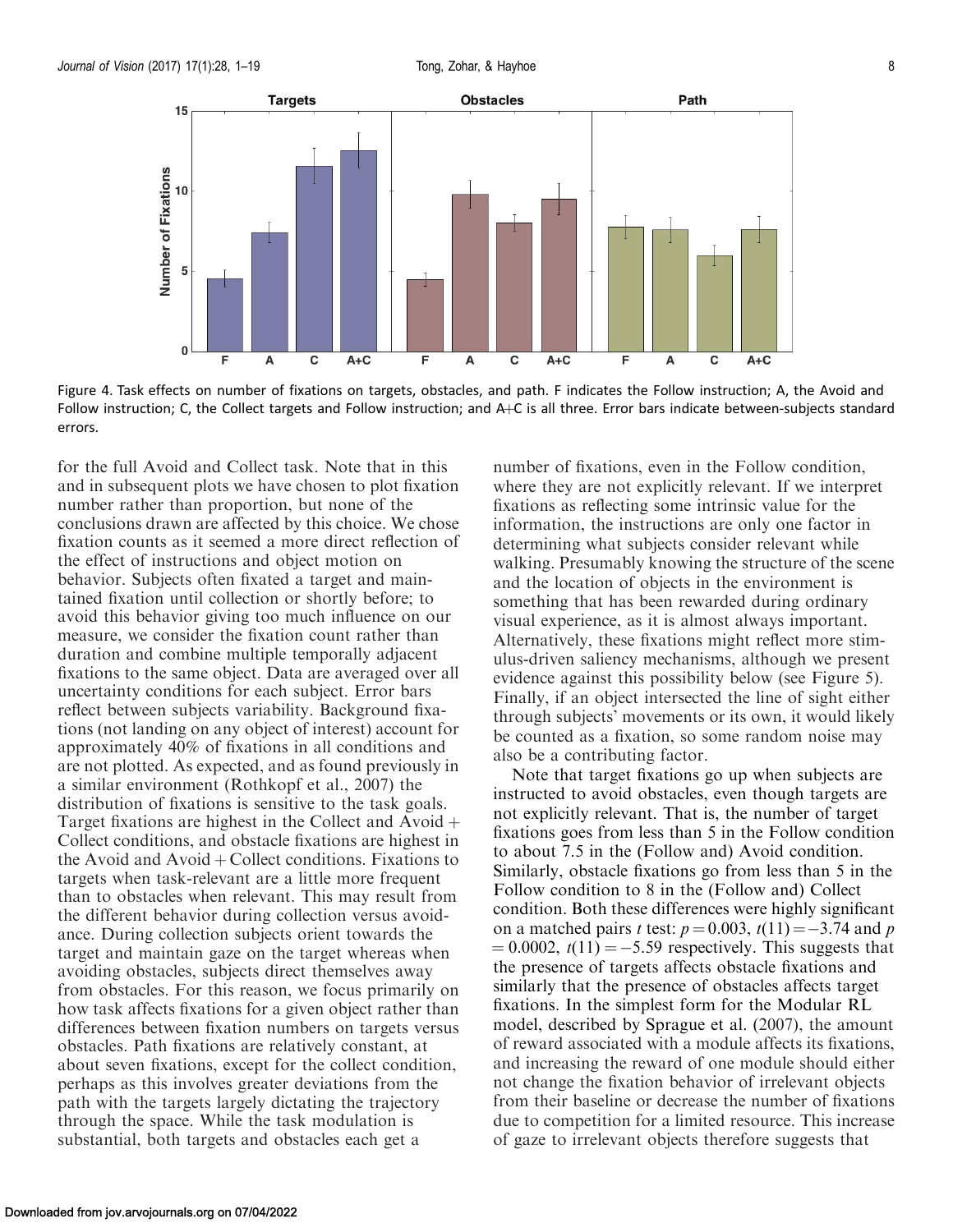<span id="page-8-0"></span>

Figure 5. The effects of uncertainty and relevance on fixations. The left side of the figure shows number of fixations to targets for low and high target uncertainty. The right side shows number of fixations to obstacles for low and high obstacle uncertainty. The solid line shows the condition where targets (left) or obstacles (right) are relevant, and the dashed lines show the corresponding irrelevant condition.

modules are not completely independent. We take this issue up in the [Discussion.](#page-12-0)

#### Uncertainty manipulation: Effects on gaze

As discussed in the [Introduction,](#page-0-0) the role of uncertainty on gaze allocation is unclear. While it seems clear that in general gaze is deployed to get necessary information, just how this functions in a dynamic behavioral context is not understood. Here we manipulated the amount of extrinsic noise by adding motion to the targets and obstacles. Does this lead to more frequent obstacle and target fixations? This is shown in Figure 5. Data were averaged for each subject for the High and Low Uncertainty conditions, and for both task Relevant and Irrelevant conditions, and the Figure shows between-subjects variability estimates. A four-way ANOVA of the subject identity, object identity, relevance, and uncertainty showed a main effect of an object's relevance,  $F(1, 45) = 145.02$ ,  $p <$ 0.001; uncertainty,  $F(1, 45) = 9.73$ ,  $p = 0.0032$ ; subject identity,  $F(11, 45) = 6.47$ ,  $p < 0.001$ ; and object type,  $F(1, 45) = 7.34$ .  $p < 0.001$ . There were also significant interactions between relevance and uncertainty,  $F(1, \theta)$  $(45) = 7.56$ ,  $p = 0.0086$ ; subject identity and relevance,  $F(11, 45) = 5.67$ ,  $p < 0.001$ ; and object type and relevance,  $F(1, 45) = 11.54$ ,  $p = 0.0014$ . The main effects of relevance and uncertainty are as predicted by the model. We further examine the relevance and uncertainty interaction. When obstacles were relevant to the task, subjects increased the number of fixations to obstacles when obstacle uncertainty was high, and obstacles were relevant to the task: from 8 to 11,  $t(11)$  =  $-2.692$ ,  $p = 0.021$ . The uncertainty manipulation has no significant effect when obstacles were not relevant:

approximately six fixations,  $p = 0.813$ ,  $t(11) = 0.242$ . In the case of target fixations, the effect of adding positional uncertainty increased fixation by about 2 (from 11 to 13) when targets were relevant. This increase was significant,  $p = 0.043$ ,  $t(11) = -2.286$ . Again, there was no effect of the uncertainty manipulation when the targets were not relevant,  $p = 0.210$ ,  $t(11) = -1.330$ . It is of interest that for both targets and obstacles, the addition of positional uncertainty to irrelevant objects did not increase fixations to those objects. Thus, the added motion in peripheral vision did not attract gaze, as might be expected from most models of saliency where motion is a highly salient cue (Borji & Itti, [2015\)](#page-16-0). Interestingly, there was a suggestion that the motion of the irrelevant object increased looks to relevant objects, although this did not achieve significance (ANOVA on the Collect and Avoid trials looking at the effects of the uncertainty of the irrelevant object,  $p = 0.159$ ,  $F(1, 45) = 2.05$ .

#### Alternative strategies

One central premise of the Modular RL model is so far supported by the gaze data, namely, that fixations are at least partially determined by both task priority (reward) and uncertainty. However, it is possible the data might be consistent with alternative hypotheses. For example, in the simplest case, subjects might simply look at the closest object to them as they walk along the path, and depending on how subjects position themselves this might potentially yield the same results shown above. These two hypotheses overlap some because proximity has a direct effect on how uncertainty and reward interact; if a target is on the other side of the room, its exact position is largely irrelevant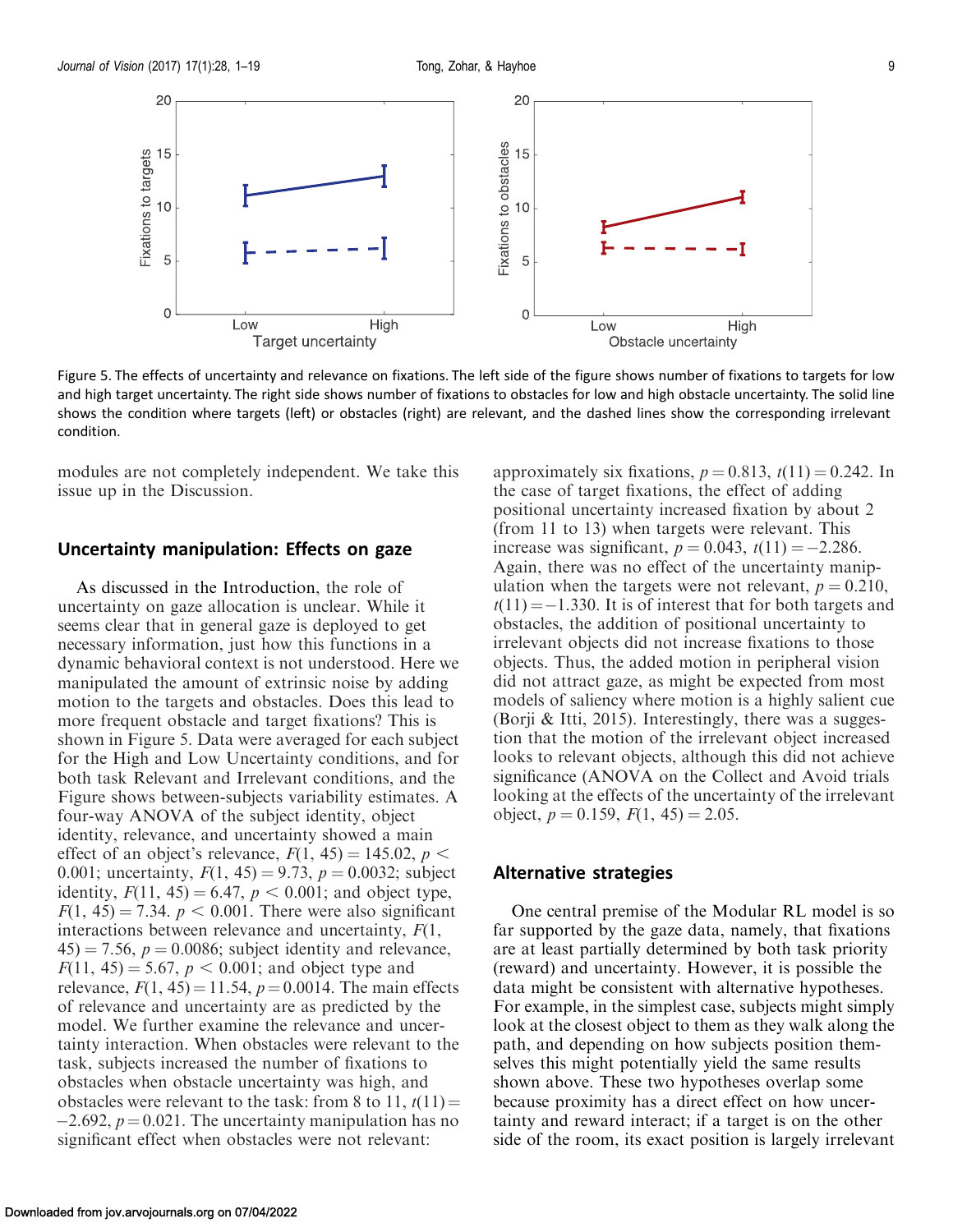

Figure 6. Proportion of fixations as a function of object distance from the subject, expressed as a rank. Thus 1 is the closest object on screen, 2 the next closest, and so on. Error bars are between-subjects standard errors. The inset shows the distributions separated by object type.

as one can head in the right general direction, whereas collecting a nearby target requires having an accurate representation of its position. To examine this competing hypothesis, we counted the frequency with which subjects looked at the closest object within the field of view, at the second closest, and so on. The resulting frequency distribution is shown in Figure 6. The figure shows that about 30% of the fixations are to the closest object, and substantial proportions of the fixations go to the second and third closest objects. Thus there is a clear tendency to look at nearby objects, but not simply at the closest one. Thus, the simple heuristic of looking at the closest objects does not match the data, supporting the hypothesis that task and uncertainty play a role.

The inset of the figure has similar histograms, but now separated out into object-specific rank. About half the time subjects look at the closest obstacle on screen and half the time at the closest target, presumably as dictated by the current attentional focus. This indicates that the simplifying assumption used by Sprague et al. ([2007\)](#page-17-0) that modules receive updates on the closest relevant object is approximate but not perfect, and that subjects may be planning further ahead. Thus the model should be extended to allow the tracking of

multiple objects, so that the uncertainty associated with the more distant objects could be factored in to gaze choices.

Another consideration is that fixation locations tend to be localized around the center of the field of view. This is most well known when viewing stimuli on a screen, where there are frequently strategic advantages to not focusing gaze at the edge of a display; photographers tend to place interesting content towards the center of an image and locations beyond the edge of the screen reveal nothing about the scene portrayed (Tatler, [2007](#page-17-0)). Eye movements in the real world do not have the edge of the screen driving gaze to the center, but nevertheless tend to show a central bias with the majority of fixations falling within the central  $20^{\circ}$ –30° of view relative to the head, but showing a large effect of task (Foulsham, Tong, & Kingstone, [2011;](#page-16-0) 't Hart & Einhäuser, [2012](#page-17-0)). Given that subjects approach targets for collection, this bias could mean that simply walking towards targets would increase the number of fixations to targets, driving the task effect we observe. However, as shown in [Figure 3](#page-5-0) (right), the subjects' fixations tend to precede the turning action towards a target or away from an obstacle. Furthermore, the opposite would be true for obstacles; avoiding obstacles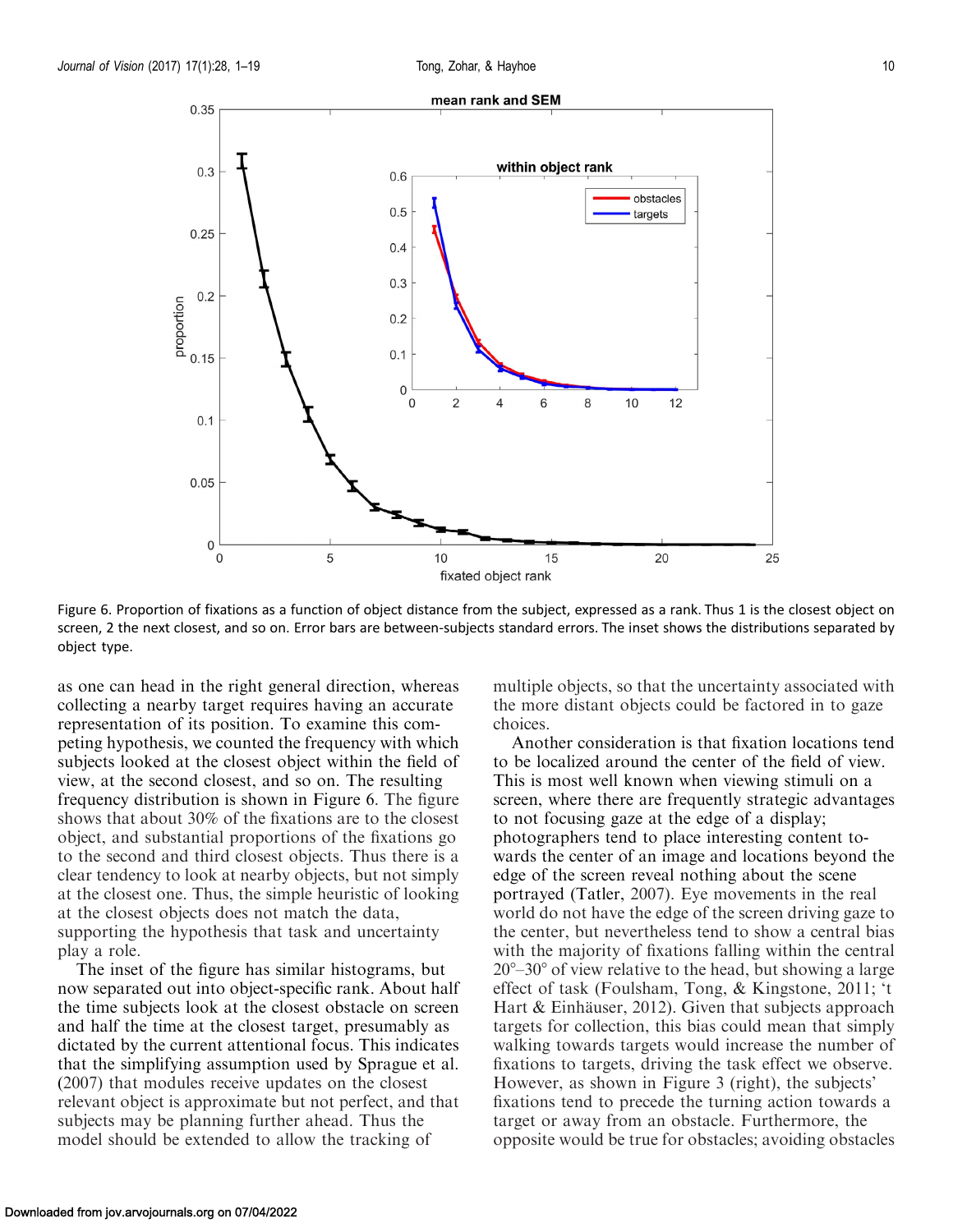<span id="page-10-0"></span>

Figure 7. The distributions of fixations along the horizontal dimension for targets, obstacles, and background. (left) Target fixations in both relevant (blue) and irrelevant (red) conditions compared with background (yellow). (right) Obstacle fixations in both relevant (blue) and irrelevant (red) compared with background (yellow).

would lead to a reduction in the time an obstacle is straight ahead of a subject and a reduction of fixations due to the central bias; however, active avoidance increases the number of looks to obstacles. To examine this issue further, we plotted the distribution of fixations across the visual field to targets, obstacles, and to the background (defined as fixations not to the path, obstacles, or targets). Figure 7 shows the distribution of these fixations across the horizontal axis. While fixations exhibit a central bias, they are broadly distributed across the visual field with subjects making many large eccentric fixations. Background fixations are more narrowly distributed horizontally in the visual field compared with obstacle and target fixations. We also observe an effect of task for targets, where the distribution of targets when being collected is wider than when they are not task relevant; however, there does not seem to be a significant effect of relevance on

the fixation distribution for obstacles. All of these distributions were significantly different according to a Kolmogorov-Smirnov test ( $p < 0.01$ ). The effects observed go beyond what is able to be accounted for with the central bias and reveal an active search for objects of interest.

#### Action decisions

In our conceptualization of natural behavior, gaze is used to update internal estimates of world state in order to make decisions that satisfy momentary task goals. Thus, gaze choices should be related to action decisions. Figure 8 (left) illustrates a subject's path when walking through the environment in the different task conditions, and Figure 8 (right) shows collection and avoidance performance when doing the four tasks,



Figure 8. The effects of explicit task on performance. (left) Example paths taken by a subject under the different instructions. (right) The number of targets collected and obstacles avoided are plotted for the for different task instructions. F = Follow, A = Avoid, C = Collect, and  $A+C =$  Both. Error bars are standard errors between subjects.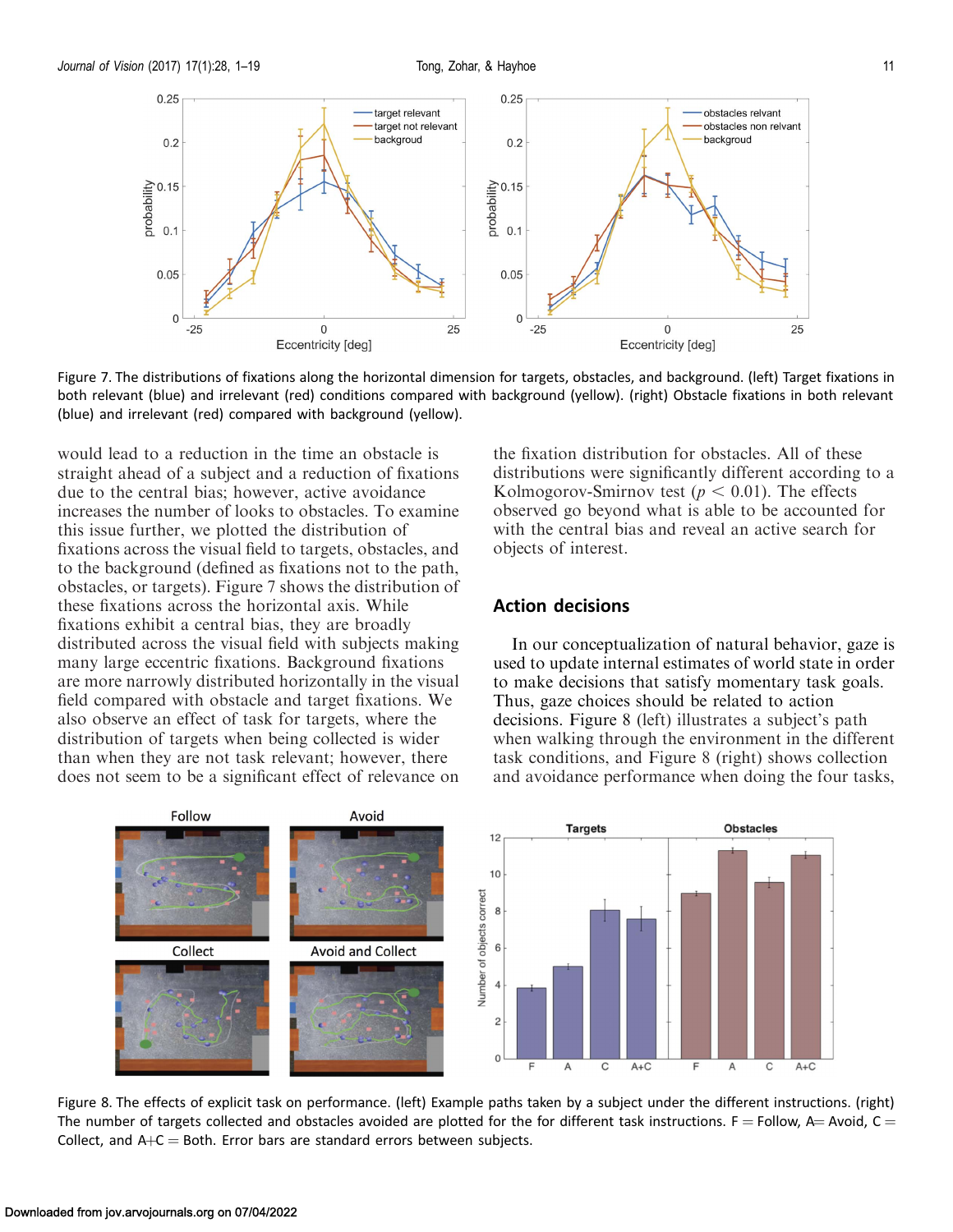

Figure 9. (left) Target collections as a function of number of fixations to targets. (right) Obstacles avoided as a function of number of fixations to obstacles. Data were averaged over all conditions for a given number of fixations, and error bars reflect the standard error of the estimate of the mean for that number of fixations.

averaged over uncertainty conditions. Subjects collected more targets when given the Collect instruction. Likewise, subjects avoided more obstacles when instructed to Avoid. Note that about four targets were collected, and nine of the 12 obstacles were avoided (that is, three collisions) even when simply instructed to follow the path. As targets and obstacles were distributed at random, the greater number of targets collected (four) than obstacle collisions (three) suggests that the label itself induces slightly different taskspecific behavior,  $p = 0.0090$ ,  $t(11) = 3.16$ . Additionally, target collection increased slightly in the Avoid task, p  $= 0.0003$ ,  $t(11) = -5.13$ , and avoidance increased slightly in the Collect task,  $p = 0.0002$ ,  $t(11) = -5.6$ . Thus, there is some value to collection and avoidance even when not explicitly instructed, and instructions to avoid influence the value of collection. An alternative interpretation is that the task execution is not strictly independent as postulated in the Modular RL model. Such a failure of independence could result from some kind of global scene analysis, for example, rather than independent valuation of targets and obstacles.

#### Relation between gaze and actions

Given that subjects' behavior is modulated as expected, we now address the issue of the relation between gaze and actions. Figure 9 plots average targets collected and obstacles avoided as a function of the proportion of fixations. The effect of fixations is clear in the case of target collection. The more often targets were fixated, the more often they were collected, regardless of task relevance (correlation coefficient of 0.63,  $p < .0001$ ). The trend is less pronounced for the obstacles, since few obstacles are collided with. However, the more obstacles were fixated, the fewer

The correlation for targets is perhaps unsurprising, since subjects approach targets when collecting them making a fixation to them likely, but the opposite is true for obstacles so taken together the two correlations provide evidence for the coupling of gaze and behavior. We also noted that other aspects of gaze behavior were specific to the particular task goal, as shown in

collisions with obstacles there were, and the correlation is significant (correlation coefficient of 0.22,  $p < 0.001$ ).

[Figure 10](#page-12-0). Thus, the mean distance at which subjects started a fixation to the path was very stable, at about 3 m horizontal distance, whereas fixations to targets and obstacles were initiated when objects were at about 1.7 m and 1.8 m horizontal distance respectively. We performed a two-way ANOVA on the mean fixation distances for each subject for targets and obstacles in the high and low uncertainty conditions. The difference between the relevant and irrelevant conditions was significant, with fixations to obstacles being made when obstacles are closer in the relevant condition,  $p <$ 0.0004,  $F(1, 44) = 14.78$ , and for fixations to targets when targets are relevant,  $p = 0.0061$ ,  $F(1, 44) = 8.29$ . This suggests that the distance at which objects were fixated reflects the behavioral needs of the subtask. There was also an effect of uncertainty on the distance at which targets and obstacles were viewed: two-way ANOVA with object and uncertainty,  $p = 0.005$ ,  $F(1)$ ,  $44$ ) = 8.7, as shown in [Figure 10](#page-12-0) (right). In the high uncertainty condition, the average fixation distance is about 0.3 m closer for obstacles,  $p = 0.004$ ,  $t(11) = 3.64$ , while the difference for targets was about 0.1 m and did not achieve significance,  $p = 0.403$ ,  $t(11) = 0.87$ . The distance an object was last fixated is a good indicator of how long it will be until the subject passes the obstacle, and is correlated strongly with the time taken until the subject comes closest to the obstacle  $(r = 0.74$  for low uncertainty,  $r = 0.63$  for high uncertainty).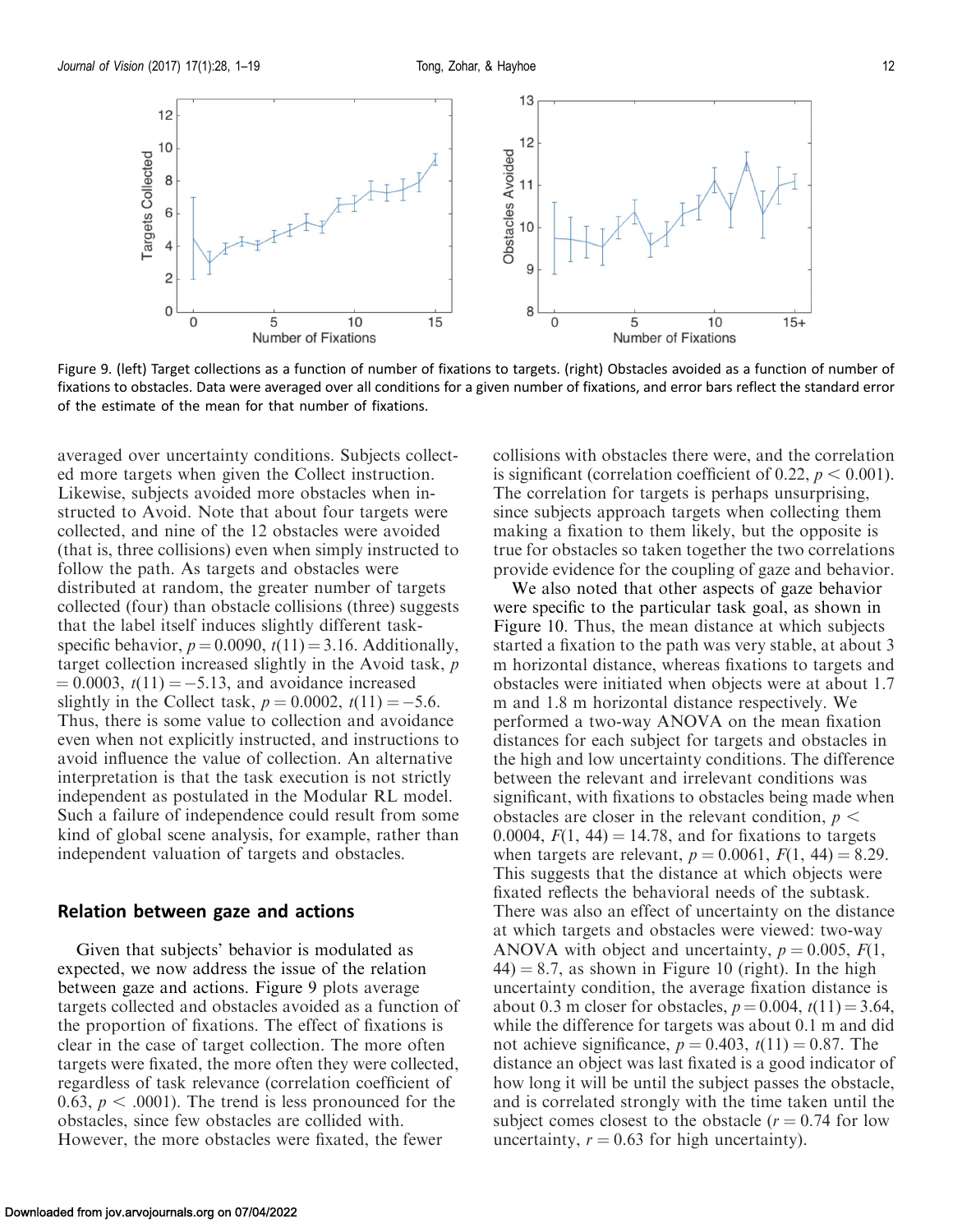<span id="page-12-0"></span>

Figure 10. (left) Average horizontal distance of fixations on path, obstacles, and targets as a function of instruction. (right) Effect of Uncertainty on fixation horizontal distance for targets and obstacles. Error bars are standard errors between subjects. Distances were measured at the start of each fixation.

### **Discussion**

We observed gaze and walking performance in an environment that presented similar challenges to those present in the everyday behavior of walking in a cluttered environment with moving objects. Our goal was to work towards an understanding of gaze control in complex behavior that integrates gaze into task performance. We examined the assumptions of the Sprague et al. [\(2007\)](#page-17-0) Modular RL model, and extended the experimental domain from previous similar studies. Overall the data are consistent with the assumptions of the model, although there are a number of complexities not explained by this simple framework. We examine these assumptions in turn.

#### Task relevance and reward

Subjects must have some mechanism whereby behavioral goals determine where they attend, and thus where they look. We suggest here that in many natural contexts there are a number of goals that must compete for gaze, and that both gaze and walking direction choices reflect a single value for that goal relative to the competing goals. We attempted to manipulate this value using instructions, and find that gaze allocation and walking direction choices both reflect the effect of instructions, and by inference, implicit reward, as expected. A simple strategy of looking at the closest object of either kind was not able to account for the results. Thus, subjects execute searches to find the next target for gaze based on a choice of which task to attend to. We also showed a connection between eye movements and task performance. For both targets and obstacles, making more looks to a task relevant object was correlated with improved performance of

that task, meaning that more looks to targets correlated with more target collections and more looks to obstacles correlated with more obstacles being avoided.

It might be argued that instructions are a weak way to manipulate some underlying reward parameter. Indeed, it would be preferable if subjects could reveal stable intrinsic preferences for particular goals such as obstacle avoidance. It has been demonstrated that walking decisions in a similar experimental environment can in fact be used to infer an underlying value for a particular subtask, and these values appear to be quite similar across different subjects (Rothkopf, Hayhoe, & Ballard, [submitted](#page-17-0); Tong & Hayhoe, [2014](#page-17-0)). Interestingly, Rothkopf et al. [\(submitted\)](#page-17-0) have shown that the values of the Collect and Avoid tasks estimated separately can account for the values of Collect and Avoid when performed together in the Both condition. This suggests that the instruction manipulation is effective in changing some fairly stable internal parameter reflecting subjective value. As discussed in the [Introduction,](#page-0-0) there is a growing body of literature indicating the effect of both extrinsic and intrinsic reward on gaze behavior. What we add here is evidence that the relative value of different goals can be used to arbitrate between momentary choices to control both gaze target and walking direction. In the present conceptualization, gaze target is chosen to reduce uncertainty in order to make better decisions about walking direction, and in the Reinforcement Learning framework, walking direction is chosen to maximize future expected discounted reward that has been learned through experience. As pointed out by Eckstein, Schoonveld, Zhang, Mack, & Akbas [\(2015](#page-16-0)), and others (Gottlieb et al., [2012](#page-16-0); Gottlieb, Hayhoe, Hikosaka, & Rangel, [2014](#page-16-0)) eye movements themselves are not directly rewarded in the context of behavior, unlike many of the neurophysiological experiments as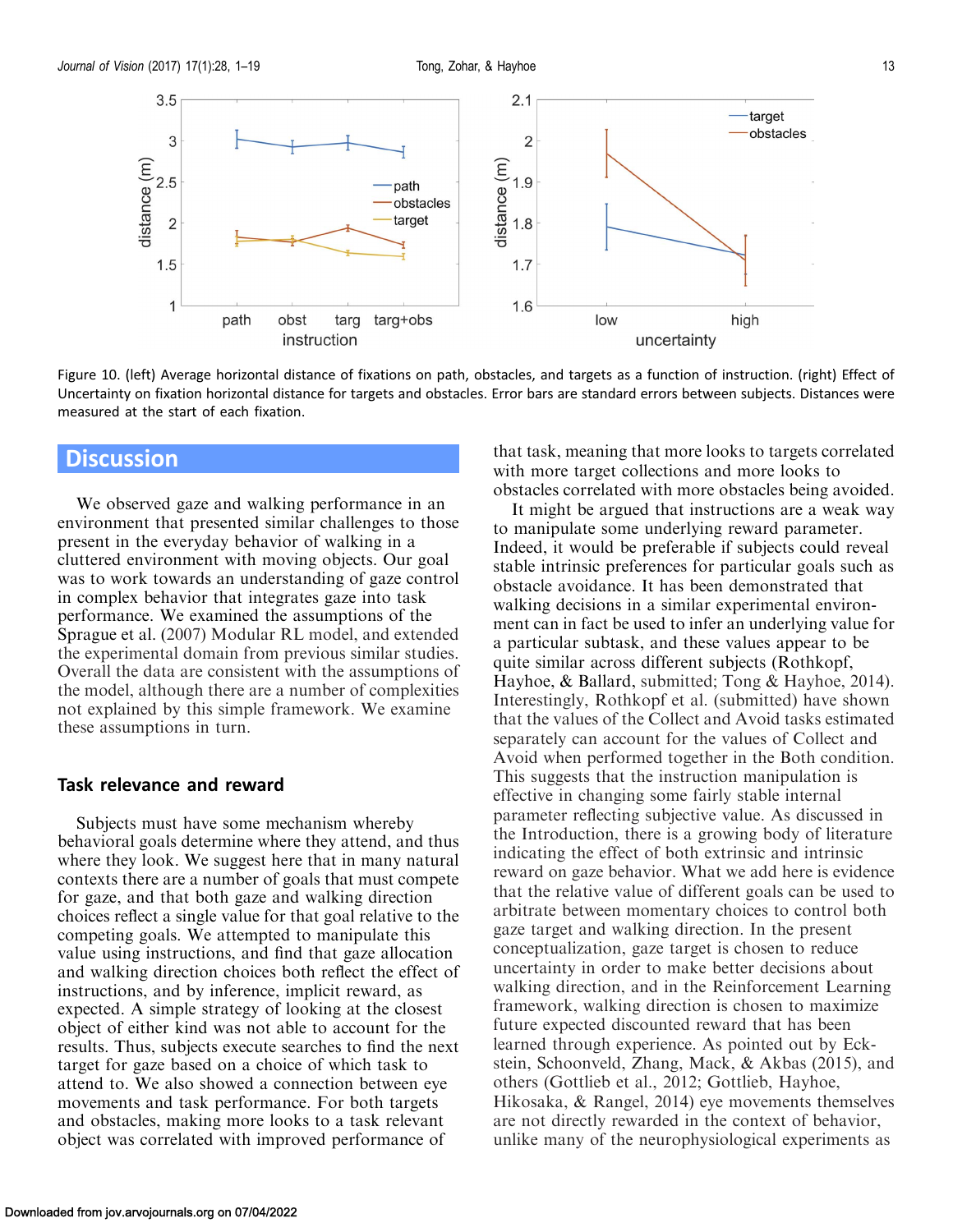well as some of the psychophysical experiments (e.g., Navalpakkam et al., [2010](#page-17-0), Schutz et al., [2012](#page-17-0); Stritzke et al., [2009](#page-17-0)). Eckstein et al. [\(2015](#page-16-0)) argue that, at least in some cases, it is the decision informed by the eye movement that gets the reward, not the eye movement per se. In the present context the decisions are easily observable in the choice of walking direction, so we are able to see a more direct link between the gaze choices and the walking decisions made.

#### Uncertainty

By adding an external source of uncertainty in the current paradigm, we were able to increase the number of fixations on objects in the environment. This is true only when the object is task relevant. The effect of uncertainty is expected on the basis of the Modular RL model, although the effect was most apparent in the case of obstacle fixations. It is not entirely clear why the effect is stronger for obstacles, although it may indicate that the two tasks are different in ways not captured by the simple conceptualization in the model; for instance, since targets are approached, they are more likely to be fixated while they're being collected regardless of their uncertainty. The relatively modest effect of added uncertainty suggests that internal sources of uncertainty may dominate in the present circumstances, and these are not reflected in the figure. The added uncertainty had no significant effect on fixations to the moving object when the task was irrelevant. A similar finding was observed by Sullivan et al. [\(2012](#page-17-0)) in their driving paradigm, where uncertainty was added to the speedometer; however, there the added uncertainty was not visibly distinctive. By introducing uncertainty using motion, one might expect that irrelevant objects would be more salient in the high uncertainty condition, but we did not find this to be the case; it was only when objects were relevant to the task at hand that movement increased the number of fixations. In contrast, many bottom-up models predict high salience for unpredictably moving objects (Itti & Baldi, [2006;](#page-16-0) Peters & Itti, [2006](#page-17-0)) and models that tune attention to feature channels to provide top-down guidance would tend to keep motion and color cues separate (e.g. Navalpakkam & Itti, [2005](#page-17-0)), posing a challenge for how a moving relevant object would capture more attention but an irrelevant object would not.

Uncertainty reduction as a controlling factor in gaze target selection has also been investigated by Ghahghaei and Verghese [\(2015](#page-16-0)) and Verghese ([2012\)](#page-18-0). In these investigations, subjects performed a search task in noise for multiple targets, and it was observed that subjects choose the most likely location as often as the most uncertain location. It is not entirely clear how to compare these results with ours. One difference is that we pose the question in a somewhat different manner, in that we are looking for more frequent object fixations when the locations of those objects is more variable, and subjects need the location information in order to perform an action, whereas in Verghese and colleagues' experiments the question is whether subjects look at a location that reduces uncertainty about whether a target is there or not. Another factor is that implicit reward may influence the behavior in complex ways and make interpretation more difficult. It may be that fixating targets may be more rewarding than resolving the uncertainty since those targets are being acted upon in the next step, selecting them and receiving a reward. Finally, Ghahghaei and Verghese ([2015](#page-16-0)) noted that the effects of uncertainty become stronger as subjects have longer to make their decisions, and in our context subjects were not under time pressure. Thus, the specific experimental context and the nature of the behavioral goals may need to be taken into account when evaluating the importance of uncertainty in gaze target choice.

In our experiment, uncertainty effects are revealed not only in gaze choices, as in Verghese and colleagues' experiments, but also in the walking decisions subjects make. We found that as the number of fixations increased in the various conditions of the experiment, performance in target interceptions and obstacle avoidance improved. This link is important in validating a model like Modular RL, since it posits that the information acquired by gaze is used to inform action decisions. In Sullivan et al.'s ([2012\)](#page-17-0) driving experiment, measures of performance did not reflect the different distribution of fixations when uncertainty was added. We also observed that increasing uncertainty shortened the distance at which subjects fixated the objects. It is possible that this is caused by the greater fixation frequency after subjects first fixated an object, the necessary information being available later in time, or that subjects are adopting a strategy to reduce uncertainty about task relevant state information. All of these explanations are in agreement with the model, but it would be worthwhile to better understand the cause.

One important aspect of the current theoretical context is the idea that the state for only one module is updated at a time, and the value of other task-relevant variables is propagated in short-term memory, with noise accumulating as a function of time. Previous findings by Droll et al. ([2007\)](#page-16-0) in a block manipulation task, indicated that subjects do not necessarily update representations of the objects they are manipulating if they are attending to other aspects of the task, and instead use information stored in memory rather than current (foveal) sensory data. In the present study, task performance was correlated with fixations to taskrelevant objects. The fact that the fixation distance on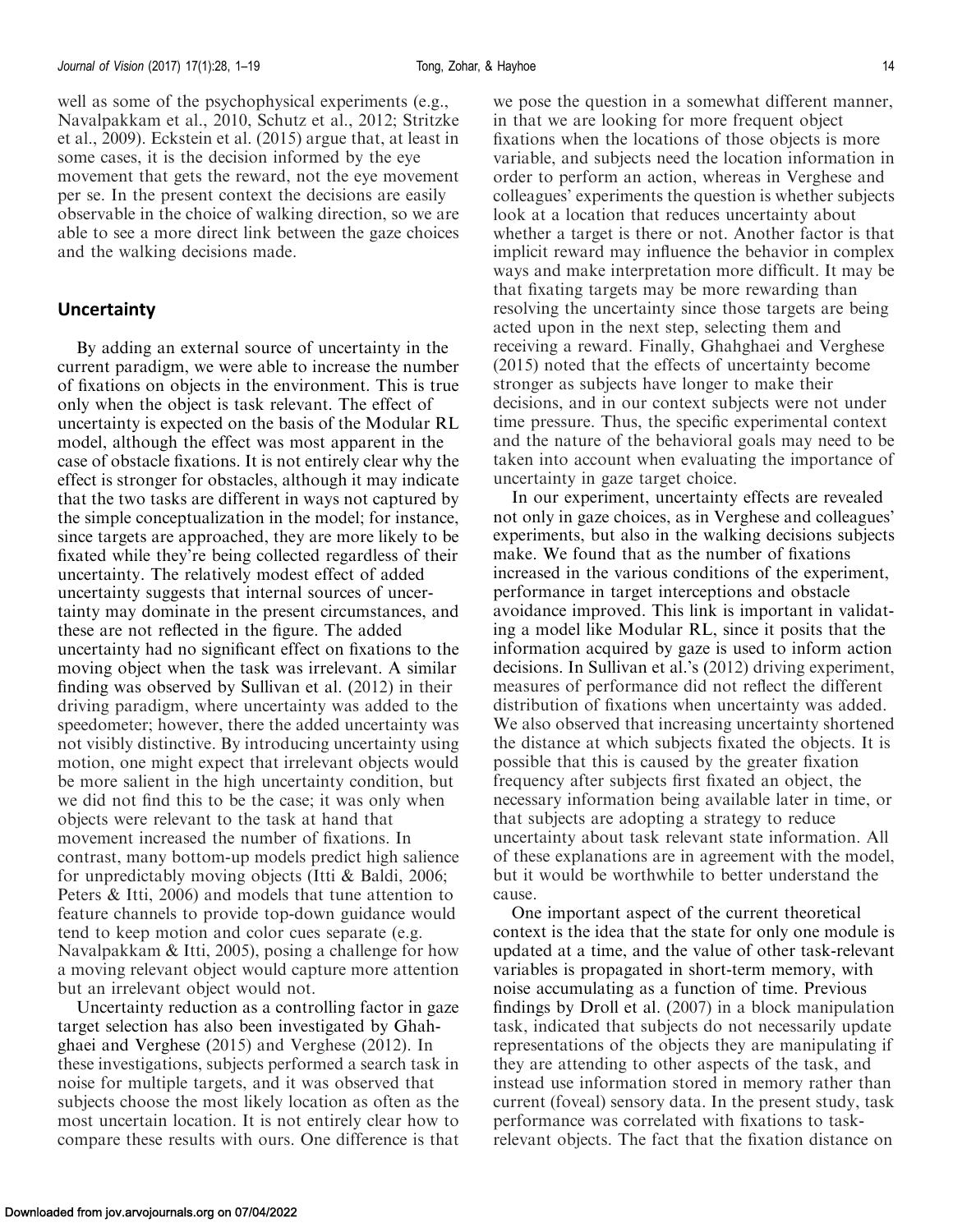objects decreases in the high uncertainty condition is consistent with the notion that uncertainty for unattended modules grows with time. Note, too, the illustration in [Figure 3](#page-5-0) (right), where the avoidance path occurs while the subject is fixating the next target for collection, suggesting that once a plan is underway and the information it needs determined, that attention can move on. Thus, the present experiment is consistent with previous work discussed above, showing that subjects allow for both intrinsic and extrinsic uncertainty when executing actions, but in addition it suggests that subjects typically take account of the fact that less recently acquired sensory data will have greater noise as the representation decays with time in visual memory and plan actions accordingly. Previous studies have also suggested that subjects take into account intrinsic uncertainty in visually guided action (Faisal & Wolpert, [2008;](#page-16-0) Körding & Wolpert, [2004](#page-16-0); Maloney & Zhang, [2010](#page-17-0); H. Zhang, Daw, & Maloney, [2015\)](#page-18-0).

#### Modules

One of the simplifying assumptions of the Sprague et al. ([2007\)](#page-17-0) model is that complex behavior can be decomposed into independent subtasks or modules that access relevant parts of the state space independently, and that each fixation provides an update to a single module. These modules are also assumed to be able to access the information they need efficiently; when the visual system determines that the target module should receive a state update by making a fixation, a target will be fixated. This simplifies the modeling significantly and is motivated by the sequential, task-directed behavior one observes when performing real world tasks (Ballard & Hayhoe, [2009](#page-15-0); Hayhoe & Ballard, [2005;](#page-16-0) Land & Tatler, [2009](#page-17-0)). Several of our findings provide challenges to this account.

First, we assume that objects are either relevant or irrelevant on a trial-by-trial basis following the instructions given, but there's some evidence that subjects did not strictly follow this (see [Figure 8\)](#page-10-0). Even when subjects were told to simply follow the path, they tended to make more contacts with targets than obstacles, suggesting some preference beyond the current instructions. More interestingly, when subjects were told to collect targets, they increased their avoidance of obstacles; being told to avoid obstacles likewise improves target collection. This means that the analysis based on objects being considered task irrelevant is not strictly correct; it appears that the floating objects here maintain some relevance for the subject even when irrelevant to the experimenterspecified task, and that their subjective relevance may vary. Inverse Reinforcement Learning can be used to

recover the implicit reward structures subjects actually are using (Rothkopf et al., [2010](#page-17-0)), and some preliminary results show just those kinds of recovered weights (Tong & Hayhoe, [2014\)](#page-17-0). In any event, relevance here could perhaps be better understood behaviorally as high versus low relevance conditions, not relevant versus irrelevant.

There also is some interaction between modules when one looks at eye movements. First, the instruction to avoid obstacles led to an increase in target fixations, and vice versa. There are several potential reasons for this interaction. This matches the basic pattern discussed above in the behavioral data, so it may be due to ''irrelevant'' objects still having some implicit reward, but the effect is much more pronounced, and one does not see the effect of increased uncertainty driving more looks towards irrelevant object, as one would expect if viewing such objects was rewarding. The presence of irrelevant objects could also make the visual search task more complex, as a consequence of crowding, since all floating objects were at approximately the same height. This crowding could have also made the proper labeling of fixations more confusable and noisy, although the automatic labeling was verified with hand coding. Alternatively, subjects might simply search for objects of any kind, and then move on if the irrelevant object is encountered, meaning the influence of task occurred after a fixation rather than when selecting them; however, the fact that more fixations were made to objects that were task relevant makes this conclusion unlikely. Lastly, while looks to the path appear constant across most tasks, during the Collect task, fewer path fixations are made. This might result if the targets are providing the main waypoints of the path, with subjects merely being concerned with keeping their trajectory vaguely close to the path. A similar interaction was observed by Rothkopf et al. ([2007](#page-17-0)), who found that fixations on obstacles served the dual purpose of locating obstacles and the subject's position on the sidewalk, reducing the number of fixations to the sidewalk. Taken as a whole, the results support the modular approach in that adjusting the relevance and uncertainty of each task had significant effects on both eye and walking behavior. However, the naïve approach of assuming complete independence falls short of being able to capture all aspects of behavior.

#### Background fixations and other factors

It is important to note that a substantial proportion of fixations were to the background in this task. When making a sandwich or performing a similar task where the scene is stationary, almost all the fixations can be explained by the task needs (Hayhoe et al., [2003;](#page-16-0) Land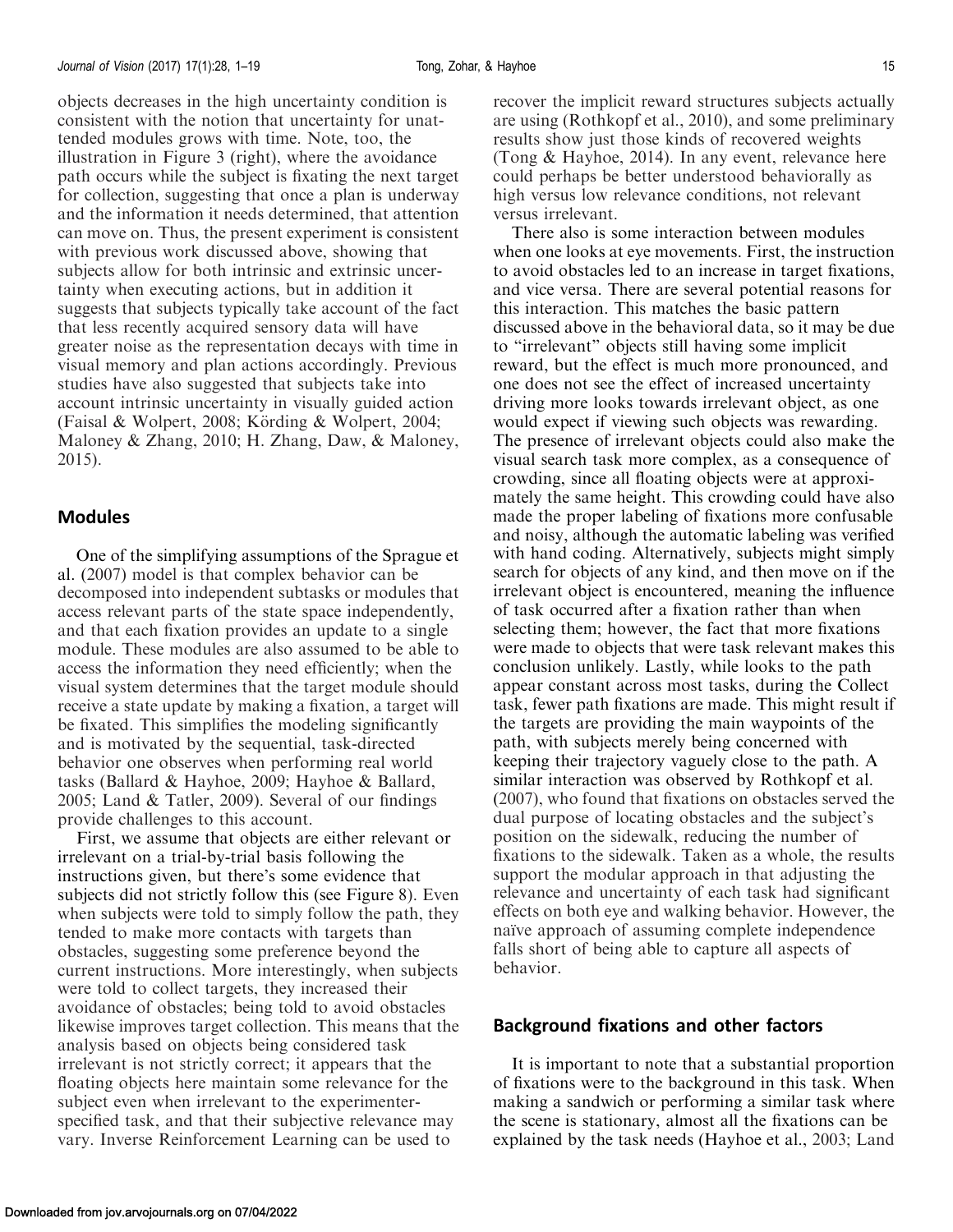<span id="page-15-0"></span>et al., [1999](#page-16-0)), but in the situation explored here, the world changes dynamically as the subject walks through it, the targets and obstacles are positioned randomly, and there is no simple step-by-step "recipe" for task completion. The experimental context is interesting for this reason as it seems to typify the challenges that the visual system normally handles effectively, and demands both top-down and bottomup mechanisms. In this paper we have addressed only the top-down mechanisms, and those fixations that can be explained on the basis of the experimentally defined tasks. This leaves the remaining fixations on other parts of the room unexplained. It is likely that there is some intrinsic value to looking at objects in the room, regardless of instruction. Since this might be considered the job of vision in general, such fixations would be expected, and might be the basis of a general strategy of sampling the environment for potentially useful information. Alternatively, such fixations could be necessary for visual search; not all fixations land directly on objects of interest but could guide future fixations towards important information, perhaps reflecting strategies involving peripheral vision by looking at a location in between several objects instead of looking directly at one. Background fixations could also reflect strategies of getting global information within the room for navigation. It may be that the other fixations reflect additional ''tasks'' or modules that are relevant for navigation, and that we have not explicitly identified in our paradigm, such as evaluating global scene properties, obstacle density, etc. In any given situation we don't know what the specific modules might be, and that remains a challenge for future work. Alternatively, some of these other fixations might have a bottom-up origin, and understanding how bottom-up factors might play out in a context like this is a difficult problem (Tatler et al., [2011](#page-17-0)).

## **Conclusion**

Understanding human sensorimotor behavior presents a unique challenge, largely because we do not know how behavior is organized. The Modular RL model of Sprague et al. [\(2007](#page-17-0)) attempts to make the problem more tractable by assuming that complex behavior can be composed by small sets of specialized component behaviors, or modules. This simplifies the problem to one of understanding which component behavior will be active at any particular time. Their model proposes that modules are chosen based on state uncertainty that could cause a reduction in expected reward, and that this updating process can be revealed by gaze target selection. In this paper, we attempt to test these core assumptions. First, we show that

manipulating both uncertainty and reward have a large effect on both walking behavior and eye movements. An increase in a module's relevance or uncertainty led to the predicted increase of eye moments to task relevant objects, supporting prior work on the topic. Irrelevant moving objects showed no significant increase of fixations despite being highly salient and relevant on other trials in the experiment. Uncertainty affected both the distance at which objects were fixated and the clearance subjects gave objects when planning their trajectories.

The results shed some light on the potential modularity of the combined set of tasks. Increasing the relevance or uncertainty of a module affected the behavior of that module as expected, but there were also some interactions between modules beyond what one would observe if they were completely independent. For instance, increasing the reward associated with targets also increased both looks to obstacles and obstacle avoidance. Teasing apart the causes and nature of this interaction necessitates further research. This approach of breaking down the complex problem of human behavior into independent modules thus provides valuable insights, but serves as a starting point for understanding, and perhaps as a strategy for exploring the added complexities of particular behaviors.

Keywords: active vision, eye movements, attention

## Acknowledgments

This work was supported by the following grants: NIH EY05729 and NSF CNS 1624378.

Commercial relationships: none. Corresponding author: Matthew H. Tong. Email: [mhtong@utexas.edu.](mailto:mhtong@utexas.edu) Address: Center for Perceptual Systems, University of Texas at Austin, Austin, TX, USA.

## References

- Ballard, D., & Hayhoe, M. (2009). Modeling the role of task in the control of gaze. Visual Cognition, 17(6/ 7), 1185–1204.
- Bichot, N. P., & Schall, J. D. (1999). Saccade target selection in macaque during feature and conjunction visual search. Vision Neuroscience, 16, 81–89.
- Bisley, J. W., & Goldberg, M. E. (2010). Attention, intention, and priority in the parietal lobe. Annual Review of Neuroscience, 33, 1–21.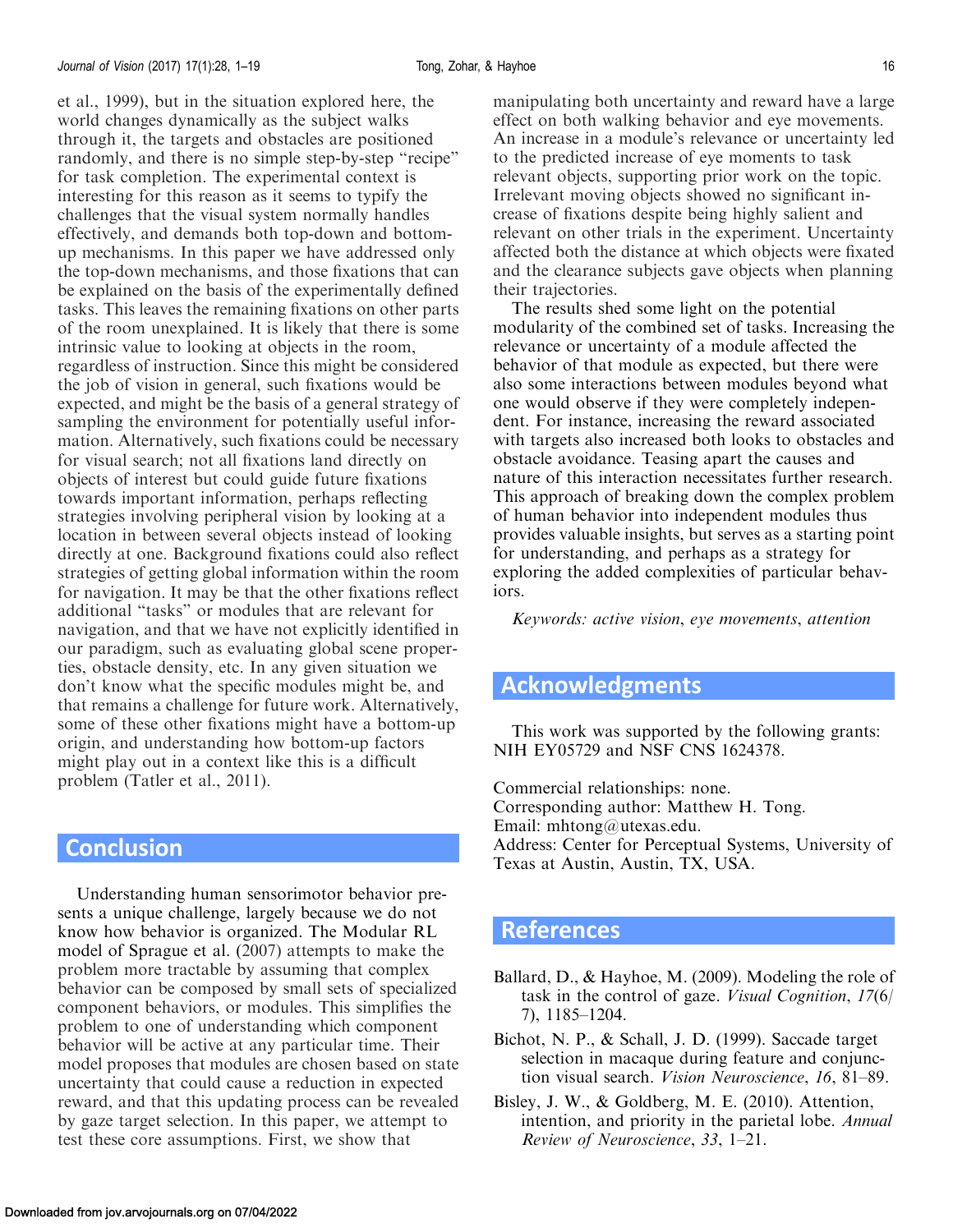- <span id="page-16-0"></span>Borji, A., & Itti, L. (2014). Computational models of attention: Top down and bottom up aspects. In A. C. Nobre & S. Kastner (Eds.), The Oxford handbook of attention (pp. 1122–1158). Oxford, UK: Oxford University Press.
- Borji, A., Sihite, D. N., & Itti, L. (2011). Computational modeling of top-down visual attention in interactive environments. In J. Hoey, S. McKenna, & E. Trucco (Eds.), Proceedings of the British Machine Vision Conference (pp. 85.1–85.12). Durham, UK: BMVA Press.
- Buswell, G. T. (1935). How people look at pictures: A study of the psychology of perception in art. Chicago, IL: University of Chicago Press.
- Deubel, H., & Schneider, W. X. (1996). Saccade target selection and object recognition: Evidence for a common attentional mechanism. Vision Research, 36(12), 1827–1837.
- Droll, J., & Hayhoe, M. (2007). Trade-offs between gaze and working memory use. Journal of Experimental Psychology: Human Perception and Performance, 33(6), 1352–1365.
- Droll, J., Hayhoe, M., Triesch, J., & Sullivan, B. (2005). Task demands control acquisition and maintenance of visual information. Journal of Experimental Psychology: Human Perception and Performance, 31(6), 1416–1438.
- Eckstein, M. P., Schoonveld, W., Zhang, S., Mack, S. C., & Akbas, E. (2015). Optimal and human eye movements to clustered low value cues to increase decision rewards during search. Vision Research, 113( Pt B), 137–154, doi: 10.1016/j.visres.2015.05. 016.
- Faisal, A. A., & Wolpert, D. M. (2009). Near optimal combination of sensory and motor uncertainty in time during a naturalistic perception-action task. Journal of Neurophysiology, 101(4), 1901–1912.
- Findlay, J. M., & Walker, R. (1999). A model of saccade generation based on parallel processing and competitive inhibition. Behavioral and Brain Sciences, 22, 661–721.
- Foulsham, T., Tong, M., & Kingstone, A. (2016). The where, what and when of gaze allocation in the lab and the natural environment. Vision Research, 51(2011), 1920–1931.
- Ghahghaei, S., & Verghese, P. (2015). Efficient saccade planning requires time and clear choices. Vision Research, 113, 125–136.
- Gibson, B., Folk, C., Teeuwes, J., & Kingstone, A. (2008). Introduction to special issue on attentional capture. Visual Cognition, 16, 145–154.
- Gottlieb, J. (2012). Attention, learning, and the value of information. Neuron, 76, 281–295.
- Gottlieb, J., Hayhoe, M., Hikosaka, O., & Rangel, A. (2014). Attention, reward, and information-seeking. Journal of Neuroscience, 34(46), 15497–15504.
- Hayhoe, M., & Ballard, D. (2014). Modeling task control eye movements. Current Biology, 24(13), 622–628.
- Hayhoe, M. M., Shrivastava, A., Mruczek, R., & Pelz, J. B. (2003). Visual memory and motor planning in a natural task. Journal of Vision, 3(1):6, 49–63, doi: 10.1167/3.1.6. [\[PubMed\]](https://www.ncbi.nlm.nih.gov/pubmed/12678625) [\[Article](http://jov.arvojournals.org/article.aspx?articleid=2158157)]
- Hitzel, E., Tong, M., Schutz, A., & Hayhoe, M. (2015). Objects in the peripheral visual field influence gaze location in natural vision. Journal of Vision, 15(12): 783, doi:10.1167/15.12.783. [\[Abstract\]](http://jov.arvojournals.org/article.aspx?articleid=2433891&resultClick=1)
- Itti, L., &. Baldi, P. (2006). Modeling what attracts human gaze over dynamic natural scenes. In Harris L. & Jenkin M. (Eds.), Computational vision in neural and machine systems (pp. 183–200). Cambridge, MA: Cambridge University Press.
- Jovancevic, J., & Hayhoe, M. (2009). Adaptive gaze control in natural environments. Journal of Neuroscience, 29(19), 6234–6238.
- Jovancevic, J., Sullivan, B., & Hayhoe, M. (2006). Control of attention and gaze in complex environments. Journal of Vision, 6(12):9, 1431–1450, doi: 10.1167/6.12.9. [[PubMed](https://www.ncbi.nlm.nih.gov/pubmed/17209746)] [[Article](http://jov.arvojournals.org/article.aspx?articleid=2193695)]
- Kanan, C. M., Tong, M. H., Zhang, L., & Cottrell, G. W. (2009). SUN: Top-down saliency using natural statistics. Visual Cognition, 17, 979–1003.
- Kit, D., Katz, L., Sullivan, B., Snyder, K., & Ballard, D. (2014). Eye movements, visual search and scene memory, in an immersive virtual environment. PLoS ONE, 9(4), e94362, doi:[10.1371/journal.](http://dx.doi.org/10.1371/journal.pone.0094362) [pone.0094362](http://dx.doi.org/10.1371/journal.pone.0094362).
- Körding, K. P.,  $\&$  Wolpert, D. M. (2004). Bayesian integration in sensorimotor learning. Nature, 427(6971), 244–247.
- Kowler, E. (1990). (Ed.) Eye movements and their role in visual and cognitive processes, Vol. 4. In Reviews of oculomotor research. Amsterdam, The Netherlands: Elsevier.
- Kowler, E., Anderson, E., Dosher, B., & Blaser, E. (1995). The role of attention in the programming of saccades. *Vision Research*, 35(13), 1897–1916.
- Land, M. F., & Hayhoe, M. (2001). In what ways do eye movements contribute to everyday activities? Vision Research, 41, 3559–3566.
- Land, M. F., Mennie, N., & Rusted, J. (1999). The roles of vision and eye movements in the control of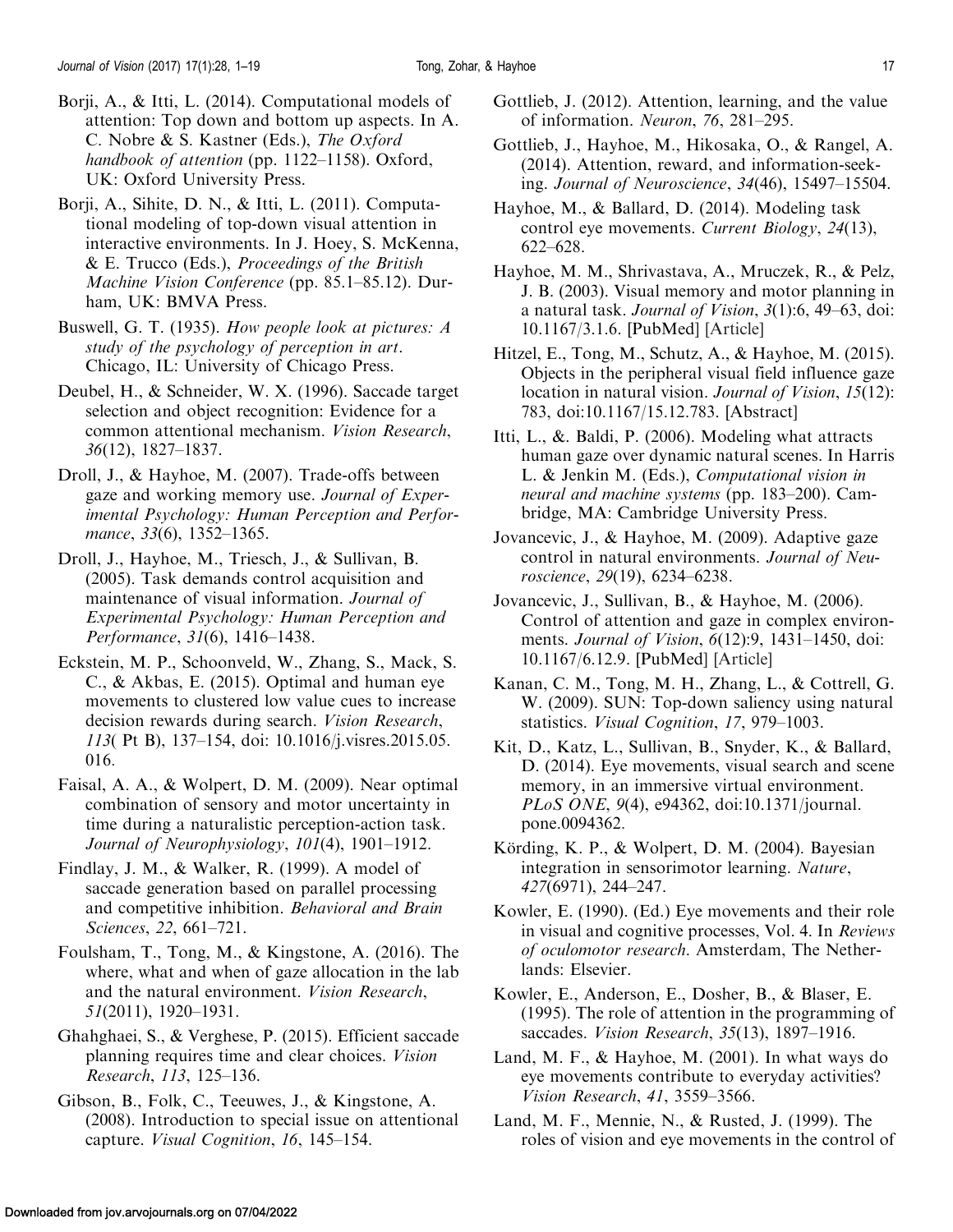<span id="page-17-0"></span>activities of daily living. Perception, 28(11), 1311– 1328.

- Land, M. F., & Tatler, B. W. (2009). Looking and acting: Vision and eye movements in natural behaviour. Oxford, UK: Oxford University Press.
- Lee, D., Seo, H., & Jung, M. W. (2012). Neural basis of reinforcement learning and decision making. Annual Review of Neuroscience, 35, 287–308.
- Li, C.-L., Aivar, M. P., Kit, D. M., Tong, M. H., & Hayhoe, M. M. (2016). Memory and visual search in naturalistic 2D and 3D environments. Journal of Vision, 16(8):9, 1–20, doi:10.1167/16.8.9. [[PubMed](https://www.ncbi.nlm.nih.gov/pubmed/27299769)] [[Article\]](http://jov.arvojournals.org/article.aspx?articleid=2528621)
- Lin, J. Y., Franconeri, S., & Enns, J. T. (2008). Objects on a collision path with the observer demand attention. Psychological Science, 19, 686–692.
- Maloney, L. T., & Zhang, H. (2010). Decision-theoretic models of visual perception and action. Vision Research, 50(23), 2362–2374.
- Najemnik, J., & Geisler, W. S. (2005). Optimal eye movement strategies in visual search. Nature, 434, 387–391.
- Najemnik, J., & Geisler, W. S. (2008). Eye movement statistics in humans are consistent with an optimal search strategy. Journal of Vision, 8(3):4, 1–14, doi: 10.1167/8.3.4. [\[PubMed\]](https://www.ncbi.nlm.nih.gov/pubmed/18484810) [\[Article](http://jov.arvojournals.org/article.aspx?articleid=2122647)]
- Navalpakkam, V., & Itti, L. (2005). Modeling the influence of task on attention. Vision Research, 45, 205–231.
- Navalpakkam, V., Koch, C., Rangel, A., & Perona, P. (2010). Optimal reward harvesting in complex perceptual environments. Proceedings of the National Academy of Sciences, USA, 107(11), 5232– 5237.
- Oliva, A., & Torralba, A. (2006). Building the gist of a scene: The role of global image features in recognition. Progress in Brain Research, 155, 23–36.
- Pashler, H. (1998). The psychology of attention. Cambridge, MA: MIT Press.
- Peters, R. J., & Itti, L. (2006). Computational mechanisms for gaze direction in interactive visual environments. In Proceedings of the ACM Symposium on Eye Tracking Research and Applications (pp. 27–32).
- Reichle, E. D., Rayner, K., & Pollatsek, A. (2003). The EZ Reader model of eye-movement control in reading: Comparisons to other models. Behavioral and Brain Sciences, 26(04), 445–476.
- Renninger, L. W., Verghese, P., & Coughlan, J. (2007). Where to look next? Eye movements reduce local uncertainty. Journal of Vision, 7(3):6, 1-17, doi: 10.1167/7.3.6. [\[PubMed\]](https://www.ncbi.nlm.nih.gov/pubmed/17461684) [\[Article](http://jov.arvojournals.org/article.aspx?articleid=2121988)]
- Rothkopf, C., Ballard, D., & Hayhoe, M. (2007). Task and context determine where you look. Journal of Vision, 7(14):16, 1–20, doi:10.1167/7.14.16. [[PubMed](https://www.ncbi.nlm.nih.gov/pubmed/18217811)] [[Article\]](http://jov.arvojournals.org/article.aspx?articleid=2121973)
- Rothkopf, C., & Ballard, D. H. (2010), Module activation and credit assignment in reinforcement learning. Frontiers in Psychology, 1, 173.
- Rothkopf, C., Hayhoe, M., & Ballard, D. (submitted). Control of sequential sensory motor decisions by subjective value in a natural task. Current Biology.
- Schutz, A., Trommershauser, J., & Gegenfurtner, K. (2012). Dynamic integration of information about salience and value for saccadic eye movements. Proceedings of the National Academy of Sciences, USA 109, 7547–7552.
- Schultz, W. (2000). Multiple reward signals in the brain, Nature Reviews Neuroscience, 1, 199–207.
- Sprague, N., Ballard, D., & Robinson, A. (2007). Modeling embodied visual behaviors. ACM Transactions on Applied Perception, 4(2), 11.
- Stritzke, M., Trommershauser, J., & Gegenfurtner, K. (2009). Effects of salience and reward information during saccadic decisions under risk. Journal of the Optical Society of America A, 25(11), B1–13.
- Sullivan, B. T., Johnson, L. M., Rothkopf, C., Ballard, D., & Hayhoe, M. (2012). The role of uncertainty and reward on eye movements in a virtual driving task. Journal of Vision 12(13):19, 1–17, doi:10.1167/ 12.13.19. [\[PubMed\]](https://www.ncbi.nlm.nih.gov/pubmed/23262151) [\[Article\]](http://jov.arvojournals.org/article.aspx?articleid=2121208)
- Sutton, R., & Barto, A. (1998). Reinforcement learning: An introduction. Cambridge, MA: MIT Press.
- Tatler, B. W. (2007). The central fixation bias in scene viewing: Selecting an optimal viewing position independently of motor biases and image feature distributions. *Journal of Vision*,  $7(14):4$ ,  $1-17$ , doi: 10.1167/7.14.4. [[PubMed](https://www.ncbi.nlm.nih.gov/pubmed/18217799)] [[Article](http://jov.arvojournals.org/article.aspx?articleid=2122066)]
- Tatler, B., Hayhoe, M., Ballard, D. H., & Land, M. F. (2011). Eye guidance in natural vision: Reinterpreting salience. Journal of Vision, 11(5):5, 1–23, doi:10.1167/11.5.5. [[PubMed](https://www.ncbi.nlm.nih.gov/pubmed/21622729)] [[Article](http://jov.arvojournals.org/article.aspx?articleid=2191873)]
- 't Hart, B. M.,  $& Einhäuser, W. (2012)$ . Mind the step: Complementary effects of an implicit task on eye and head movements in real-life gaze allocation. Experimental Brain Research, 223(2), 233–249.
- Tong, M. H., & Hayhoe, M. (2014). Modeling uncertainty and intrinsic reward in a virtual walking task. Journal of Vision, 14(10): 5, doi: 10.1167/14.10.5. [\[Abstract\]](http://jov.arvojournals.org/article.aspx?articleid=2143866&resultClick=1)
- Torralba, A., Oliva, A., Castelhano, M., & Henderson, J. M. (2006). Contextual guidance of attention and eye movements in real world scenes: The role of